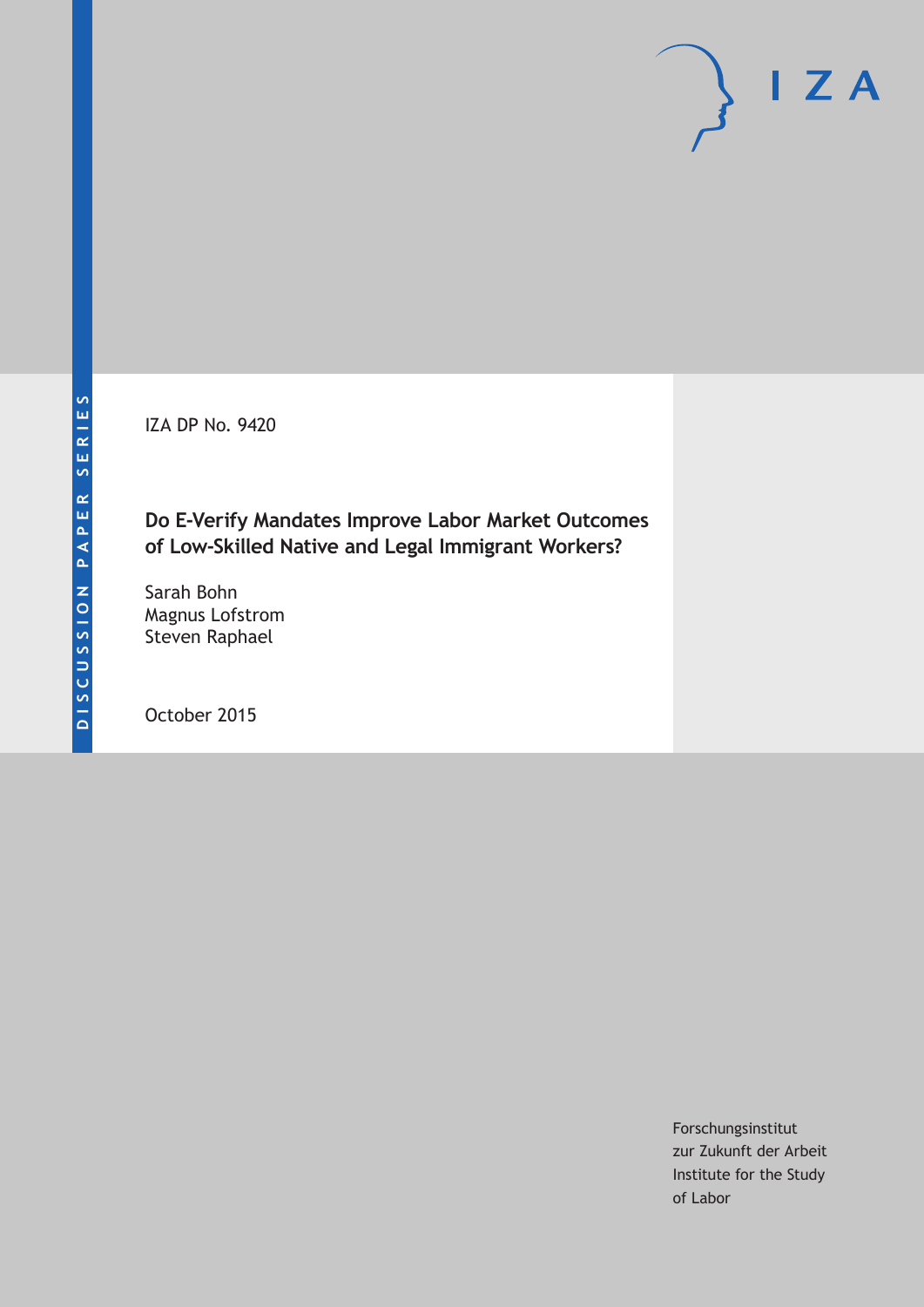# **Do E-Verify Mandates Improve Labor Market Outcomes of Low-Skilled Native and Legal Immigrant Workers?**

# **Sarah Bohn**

*Public Policy Institute of California* 

# **Magnus Lofstrom**

*Public Policy Institute of California and IZA* 

# **Steven Raphael**

*University of California, Berkeley and IZA*

Discussion Paper No. 9420 October 2015

IZA

P.O. Box 7240 53072 Bonn **Germany** 

Phone: +49-228-3894-0 Fax: +49-228-3894-180 E-mail: iza@iza.org

Any opinions expressed here are those of the author(s) and not those of IZA. Research published in this series may include views on policy, but the institute itself takes no institutional policy positions. The IZA research network is committed to the IZA Guiding Principles of Research Integrity.

The Institute for the Study of Labor (IZA) in Bonn is a local and virtual international research center and a place of communication between science, politics and business. IZA is an independent nonprofit organization supported by Deutsche Post Foundation. The center is associated with the University of Bonn and offers a stimulating research environment through its international network, workshops and conferences, data service, project support, research visits and doctoral program. IZA engages in (i) original and internationally competitive research in all fields of labor economics, (ii) development of policy concepts, and (iii) dissemination of research results and concepts to the interested public.

IZA Discussion Papers often represent preliminary work and are circulated to encourage discussion. Citation of such a paper should account for its provisional character. A revised version may be available directly from the author.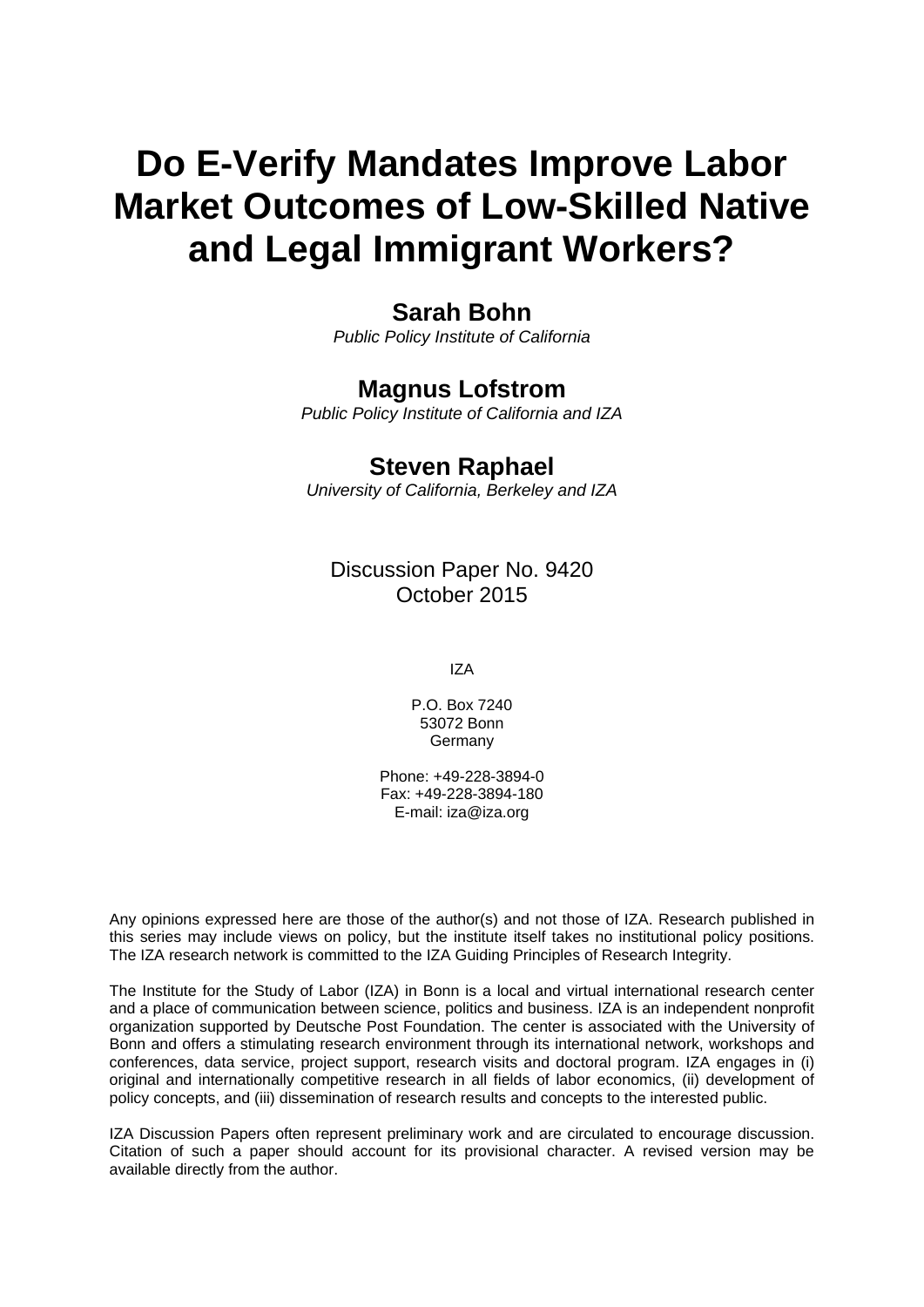IZA Discussion Paper No. 9420 October 2015

# **ABSTRACT**

# **Do E-Verify Mandates Improve Labor Market Outcomes of Low-Skilled Native and Legal Immigrant Workers?**

We examine the impact of state level legislation against the hiring of unauthorized immigrants on employment opportunities among competing low-skilled workers. Our focus is on the role of E-Verify mandates and specifically, we test for effects of the 2007 Legal Arizona Workers Act (LAWA) on employment outcomes of low-skilled native-born and legal immigrant workers in Arizona. We use the synthetic control method developed by Abadie, Diamond and Hainmueller (2010) to select a group of states against which the labor market trends of Arizona can be compared. Our results suggest that contrary to its intent, the Legal Arizona Workers Act does not appear to have improved labor market outcomes of competing legal low-skilled workers. In fact, we find some evidence of diminished employment and increased unemployment among legal low-skilled workers in Arizona. These findings are concentrated on the largest demographic group of workers – non-Hispanic white men. While they are less likely to find employment, those who do have on average higher earnings as a result of LAWA. The pattern of results points to both labor supply and labor demand contractions due to LAWA, with labor supply dominating in terms of magnitude.

JEL Classification: J8, J15, J18, J21, J31, J61

Keywords: illegal, unauthorized, undocumented, immigration, E-Verify, Arizona

Corresponding author:

Magnus Lofstrom Public Policy Institute of California 500 Washington Street, Suite 600 San Francisco, CA 94111 USA E-mail: Lofstrom@ppic.org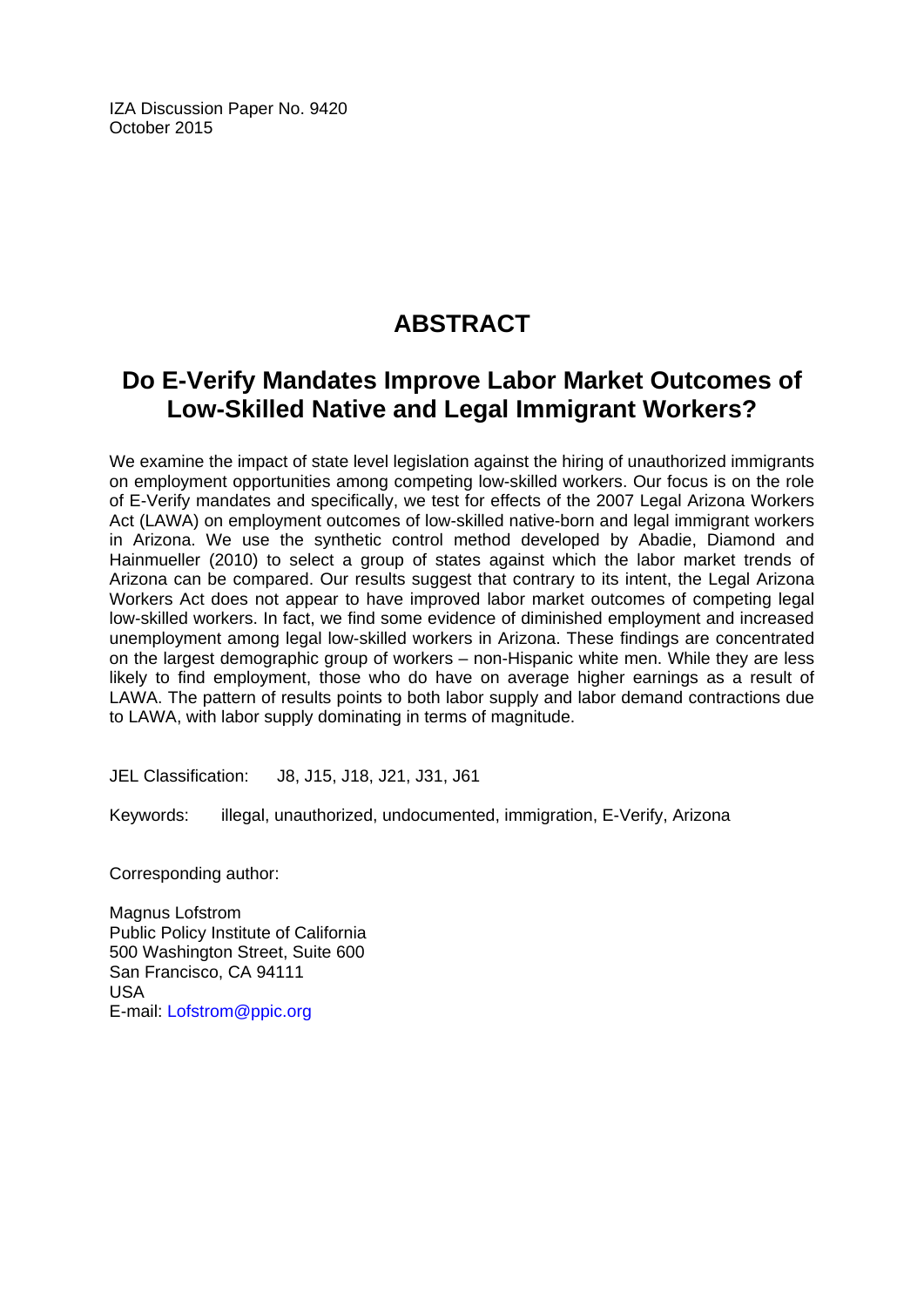#### **1. Introduction**

During much of the 2000s, lawmakers in the U.S. Congress have considered changes to the country's immigration policy though comprehensive immigration reform. To date, all efforts to pass a major reform have met defeat. A key reason behind the Congressional gridlock on immigration is the controversial issue of how to address the country's unauthorized immigrant population, which has grown from about 3 million in the late 1980s to around 11.7 million in 2012 (Passel, Cohn and Gonzalez-Barrera, 2013). Although the concerns regarding unauthorized immigrants cover a broad range of issues, one frequently cited apprehension is that the presence of such a large number of unauthorized workers negatively affects labor market outcomes of legal workers.

In this paper, we take advantage of legislation in Arizona against the hiring of unauthorized immigrants to assess whether these changes had any impacts on the employment opportunities of low-skilled U.S. born and legal immigrant workers. Our previous research finds that this policy – the 2007 Legal Arizona Workers Act – significantly and quickly decreased the state's unauthorized immigrant population and limited their employment opportunities, especially in formal wage and salary work (Bohn, Lofstrom and Raphael (2014) and Bohn and Lofstrom (2013)). The Legal Arizona Workers Act (LAWA) is the first of now numerous state policies to require employers to use of E-Verify, a federal electronic system, to check the work authorization of new hires and to set forth sanctions for employers who do not.

LAWA and similar policies in other states respond to the fact that employment is the primary draw for most unauthorized immigrants. Arizona is a state leading the charge against illegal immigration, highlighted by the publicized and controversial Senate Bill 1070 in April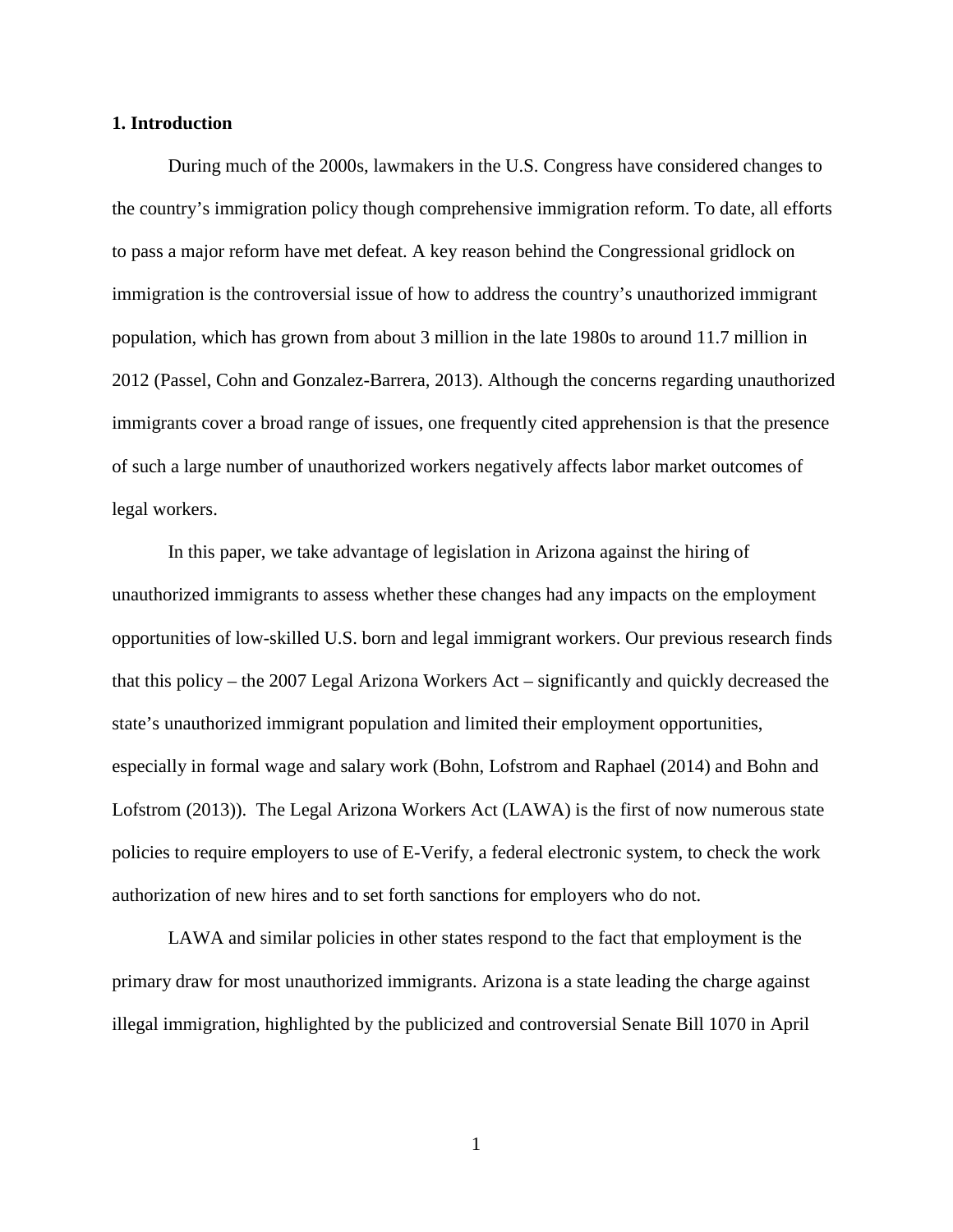$2010<sup>1</sup>$  $2010<sup>1</sup>$  $2010<sup>1</sup>$  But Arizona had been making ground-breaking policy targeting unauthorized immigrants years before; the Legal Arizona Worker Act (LAWA) was passed in July 2007 and implemented in January 2008. The law imposed strict employer sanctions against firms knowingly hiring unauthorized workers - business licenses suspension and possible revocation for repeat offenders. The arguably most important feature of LAWA is the requirement that all employers use E-Verify for all new hires. Since LAWA was enacted in 2008 (and upheld in May 2011 by the U.S. Supreme Court) many other states have followed suit.<sup>[2](#page-4-1)</sup> Six states have since implemented similar mandates (Utah, South Carolina, Mississippi, Georgia, North Carolina, and Oklahoma) and other states – as well as the federal government – have implemented E-Verify requirements for public contractors. Arizona provides arguably the best natural experiment for understanding the impacts of state legislation on employment of unauthorized immigrants, being the first mover and having implemented a broad E-Verify mandate, with strong employer sanctions attached.

Very little is known about the impacts of these laws, but our previous research shows that LAWA induced sizeable responses among the unauthorized population. Bohn, Lofstrom and Raphael (2014) finds that the population of non-citizen Hispanic immigrants in Arizona – a high proportion of whom are unauthorized immigrants –fell by more than 90,000 due to LAWA. Bohn and Lofstrom (2013) extends the work to assess whether the policy affected labor market outcomes of unauthorized immigrants. We find evidence of a substantial decrease in the rate of

<span id="page-4-0"></span><sup>&</sup>lt;sup>1</sup> SB 1070 targets unauthorized immigrants directly, as opposed to employers, and criminalizes failure to carry immigration documents and give the police broad power to detain anyone suspected of being in the country illegally. The constitutionality of the law is in question and prior to enactment a federal judge issued an injunction blocking the most controversial provisions, including the one requiring police to check individual's immigration status while enforcing other laws if there was reason to believe the person was in the country illegally.

<span id="page-4-1"></span><sup>&</sup>lt;sup>2</sup> Although the legislation has faced a number of legal challenges, it has been upheld by the federal district and appellate courts. The challenges to LAWA focus on the right of states to legislate on immigration enforcement. The U.S. Supreme Court heard arguments in the case, Chamber of Commerce et al v Whiting, in December 2010 and ruled in favor of the legislation in May 2011. The clearing of the constitutionality hurdle may spur additional interest in passing such laws.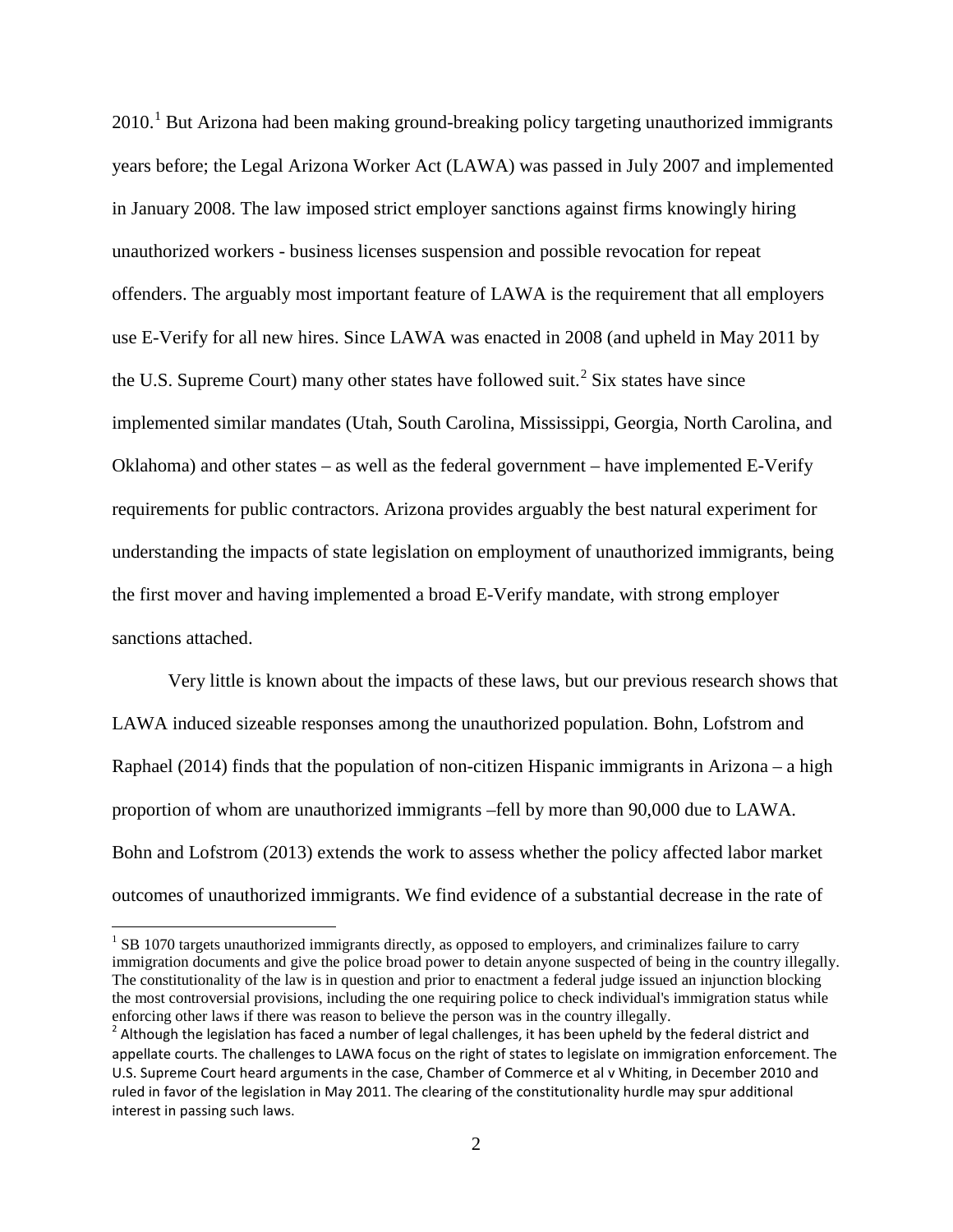formal employment by about 11 percentage points among likely unauthorized immigrants, defined as Hispanic non-naturalized low-skilled men, as well as a doubling of the selfemployment rate. The timing of these changes coincides with LAWA and the changes are not found in comparison states. With these substantial impacts on the unauthorized population, the policy change in Arizona appears to be an excellent opportunity to assess whether competing authorized low-skilled workers benefitted from the legislation.

A few papers have assessed the impact of E-Verify on the labor market outcomes of legal workers in a context broader than Arizona. Good (2013) estimates sizeable negative employment effects among competing authorized workers as a result of omnibus state policies, which include E-Verify mandates and other state actions. Amuedo-Dorantes and Bansak (2012, 2013) provide some of the first evidence on the impact of E-Verify on employment and wages among native-born non-Hispanics, a relatively broad group. Nationwide, in states that passed Everify laws (of varying degree), native-born non-Hispanic men are more likely to be employed (2 percentage points) and at higher wages (nearly 3 percent) than similar men in other states. We add to this literature by explicitly addressing the endogeneity of E-Verify passage and creating robust counterfactual, especially crucial for assessing employment impacts in a recessionary period.

#### **2. E-Verify as a State-level Enforcement Tool**

The failure of federal reform has spurred an unprecedented level of state legislative activity in immigration policy in recent years. The new state laws related to employment of unauthorized immigrants vary greatly in terms of restrictiveness and implementation. Most of the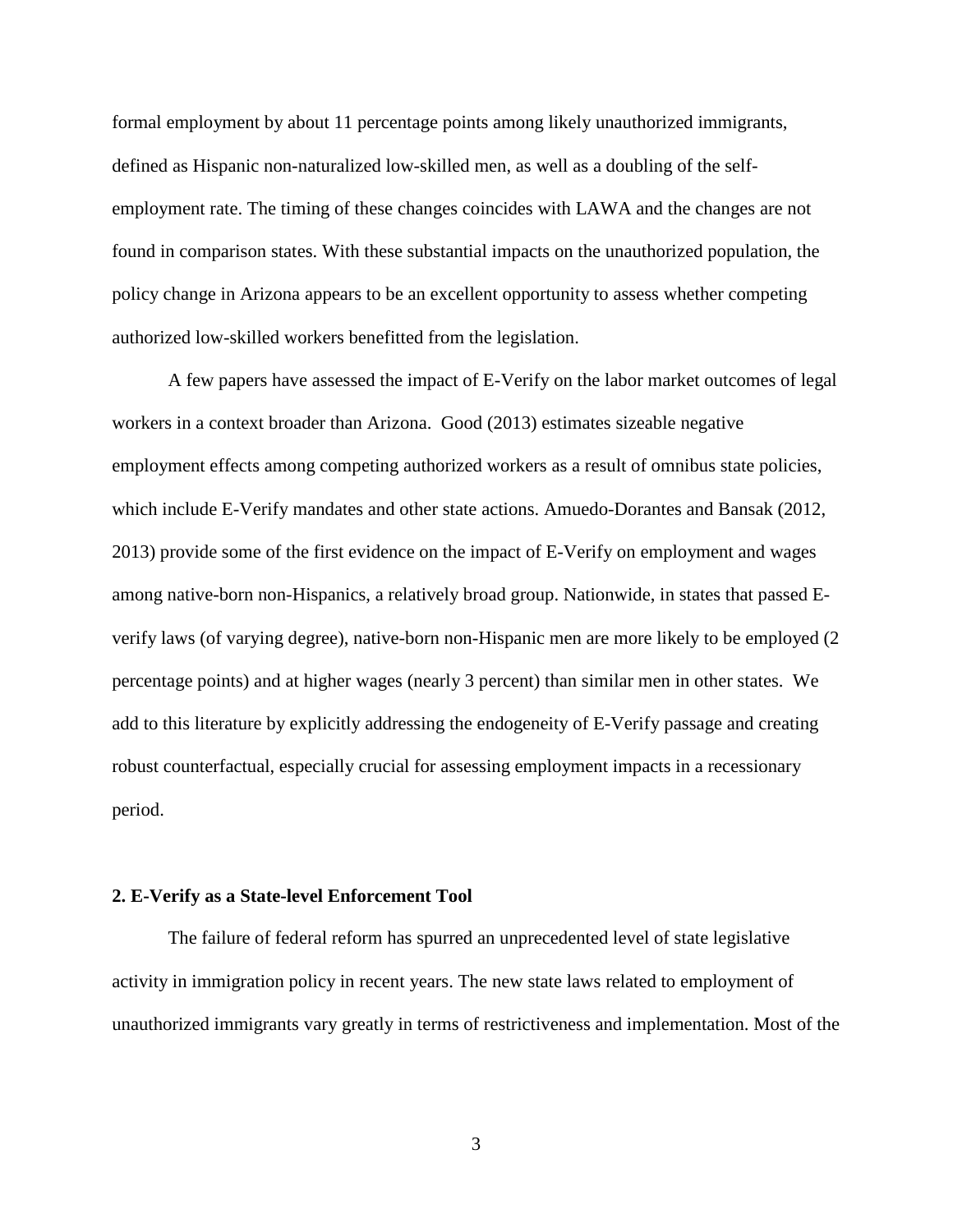comprehensive laws include mandated use of E-Verify to varying degree. Arizona's LAWA was the first comprehensive mandate issued and remains arguably the most restrictive.

#### *E-Verify*

E-Verify is a voluntary online system created and managed by the federal government to provide information to employers about whether an individual is authorized to work in the United States. E-Verify checks workers' Form I-9 information for authenticity and work authorization status against Social Security Administration (SSA) and Citizenship and Immigration Services (USCIS) databases. The system applies to all workers, citizens and noncitizens alike, and employers are not permitted to use E-Verify until a new hire has been made.

E-Verify provides fast results, if identity and work authorization are confirmed—which, according to Westat (2009), occurs about 95 percent of the time. When confirmation is not granted ("tentative non confirmation" or TNC), the employee may appeal. While a TNC is being contested by a new hire, employers are not allowed to dismiss the worker solely on the basis of the record. If an employee fails to or is unable to correct a TNC within two weeks, employers must terminate the employee. Cited problems with E-Verify include delays in correcting tentative non-confirmations, erroneous confirmations, and insufficient capacity as more employers enroll. Intensive refinement of the system in recent years has led to improvements, especially in error rates.<sup>[3](#page-6-0)</sup> The costs – primarily time and energy – of correcting errors fall on the new hires as well as on local DHS and SSA offices where individuals must go to correct errors. Verification can be circumvented if employers avoid use or if applicants submit false documents.

<span id="page-6-0"></span> $3$  For authorized workers, the accuracy rate of E-Verify is at least 99 percent, but for unauthorized workers the error rate may be as much as 54 percent (Westat 2009).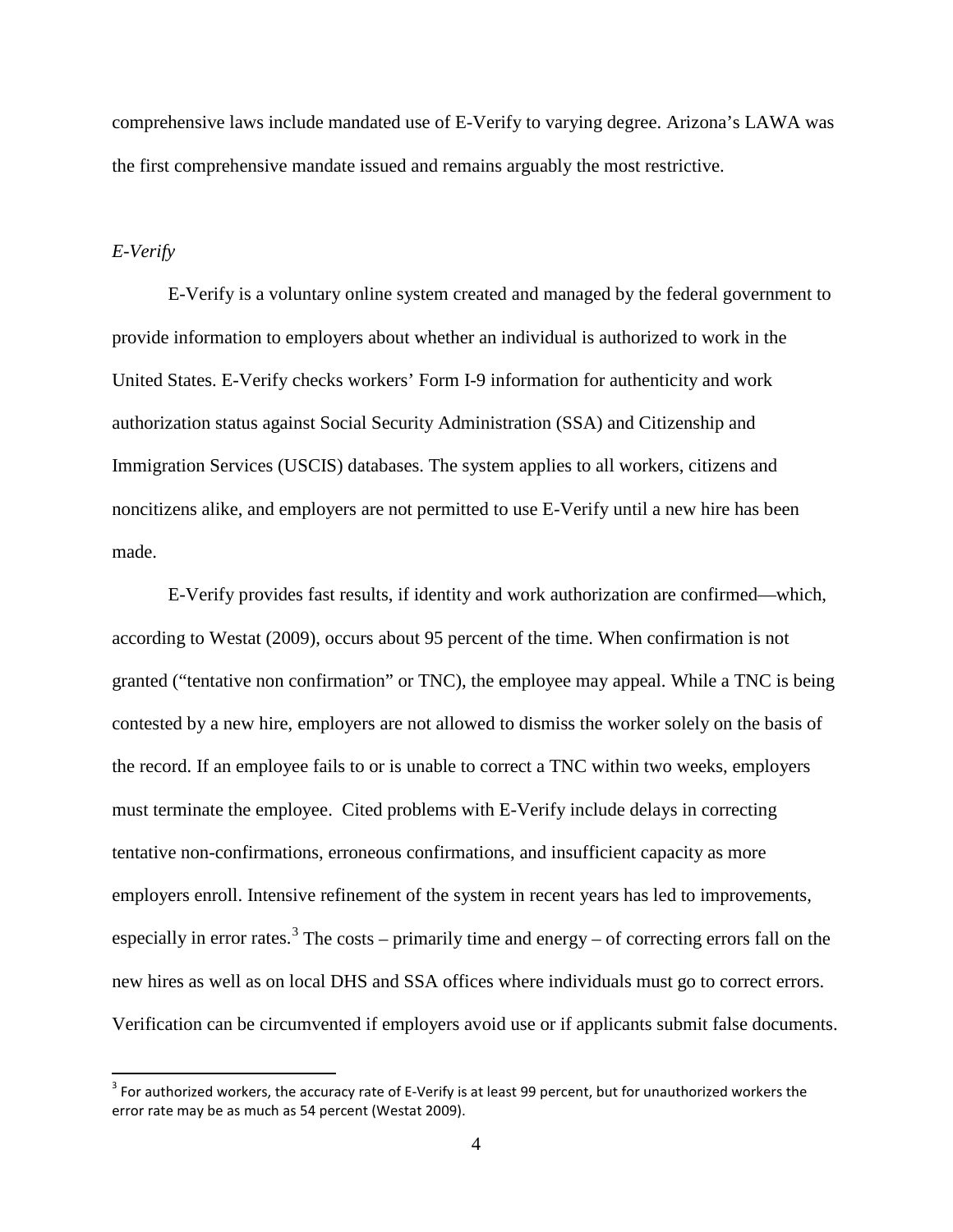A photo identification tool was added to E-Verify in 2009 to address this latter concern, though most E-Verify polices include penalties for identity theft as well.

The results of E-Verify at this time are not reported to any agency responsible for immigration enforcement. That is, even if a new hire is found to be unauthorized, these results are not transmitted to DHS or ICE for investigation, detainment, or deportation of the individual. Thus, enforcing use of E-Verify must come from an external source.

#### *The 2007 Legal Arizona Workers Act*

The Legal Arizona Workers Act (LAWA) was signed into law in July 2007 and enacted on January 1, 2008. LAWA mandates the use of E-Verify by all employers in Arizona to ensure the legal authorization to work for all new hires. The law also imposes sanctions on employers who "knowingly" hire unauthorized immigrants: a business license suspension for the first offense and license revocation upon a second. LAWA is unique among subsequent state E-Verify mandates in that it covers all firms, not just public agencies or those with state government contracts. It also mandates that employers of all sizes use E-Verify as of the implementation date. Many states that have since implemented E-Verify often phase in employers by business size and/or include exemptions. LAWA does include an exemption we find to be highly relevant: independent contractors are not subject to the mandate. Its broad range makes LAWA a good example of state legislation that mimics recent federal reform proposals. Importantly, Arizona is also one of a few places where all employers have been required to use E-Verify for a sufficient period of time to allow for a reliable empirical evaluation.

We expect that LAWA's impacts to-date largely stem from a deterrent or compliance effect prompted by the E-Verify mandate rather than from employer sanctioning. To date few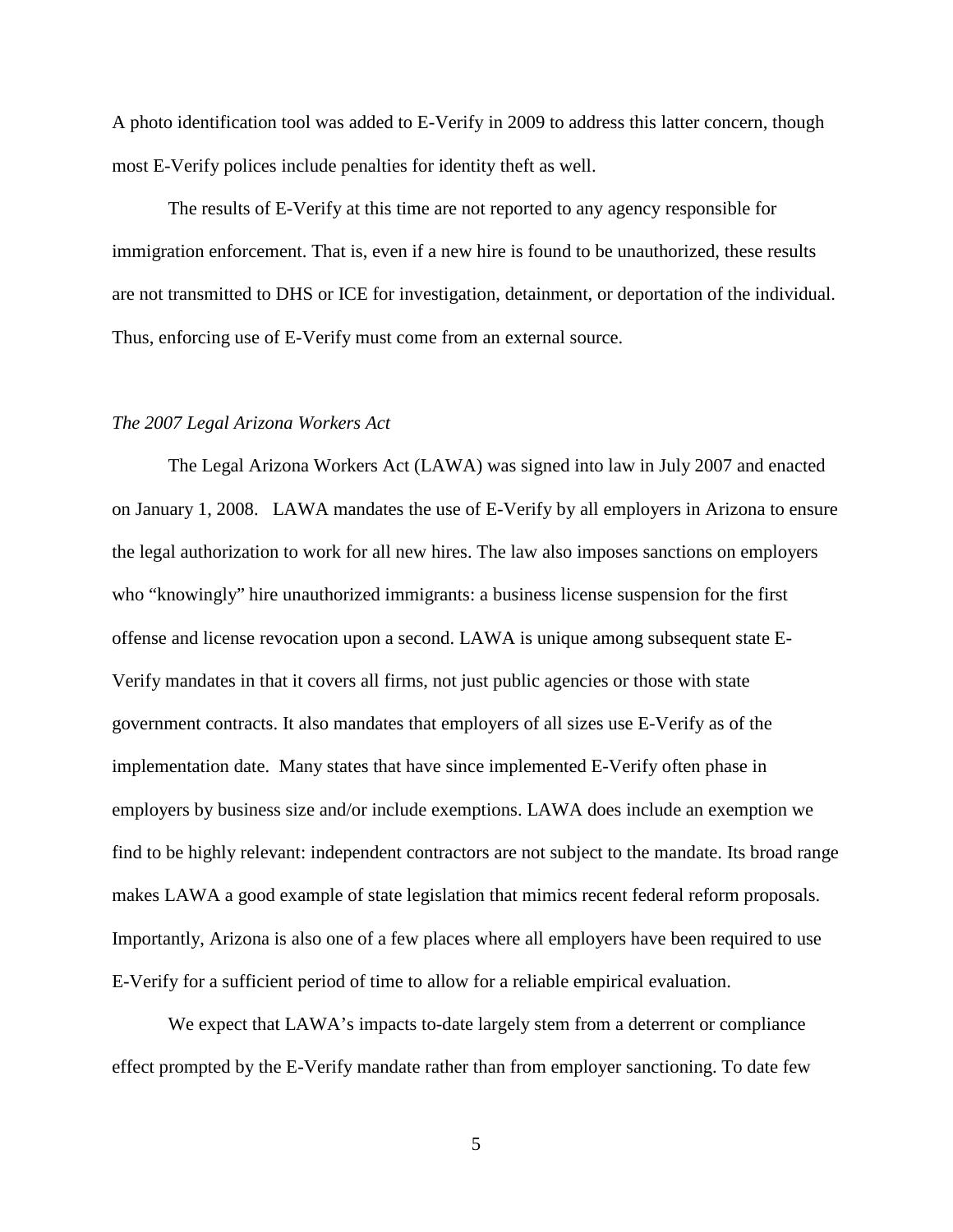employer sanctions have been assessed. Through April 2010, more than two full years following LAWA's enactment, only three prosecutions had been pursued, and all in a single county (Maricopa). Few sanctions may reflect the lack of resources in the County Attorney offices responsible for investigating claims. Or, few sanctions may reflect high compliance among employers. Statistics from the E-Verify system indicate growth in number of firms enrolled: from 300 in March 2007 in Arizona, to 38,000 in January 2010 (Westat (2009), Arizona Attorney General's Office (2010)). At that time, Arizona firm enrollment represented roughly one-third of all firms enrolled nationwide. Further, estimates suggest that roughly 700,000 new hires made between October 2008 and September 2009 were run through E-Verify in Arizona (Arizona Republic (2010)). This correlates to roughly 50% of all new hires in the state, a high degree of compliance given that unauthorized immigrants comprise only 10% of Arizona's labor force (estimate from Passel and Cohn (2009)).

#### **3. Theoretical Predictions of the Labor Market Impacts of E-Verify Mandates**

The intention of E-Verify mandates in general and LAWA specifically is to reduce the unauthorized immigrant population by deterring the hiring of unauthorized workers. Legislation such as LAWA can potentially achieve this goal by affecting both the supply and demand side of the labor market. The extent to which these labor market effects change the employment opportunities of competing authorized workers also depends on their substitutability with targeted unauthorized immigrants.

On the supply side, the E-Verify requirement makes it more difficult for unauthorized immigrants to find work in Arizona, making the state less desirable for unauthorized workers and ostensibly increasing employment opportunities of competing legal workers. Our previous work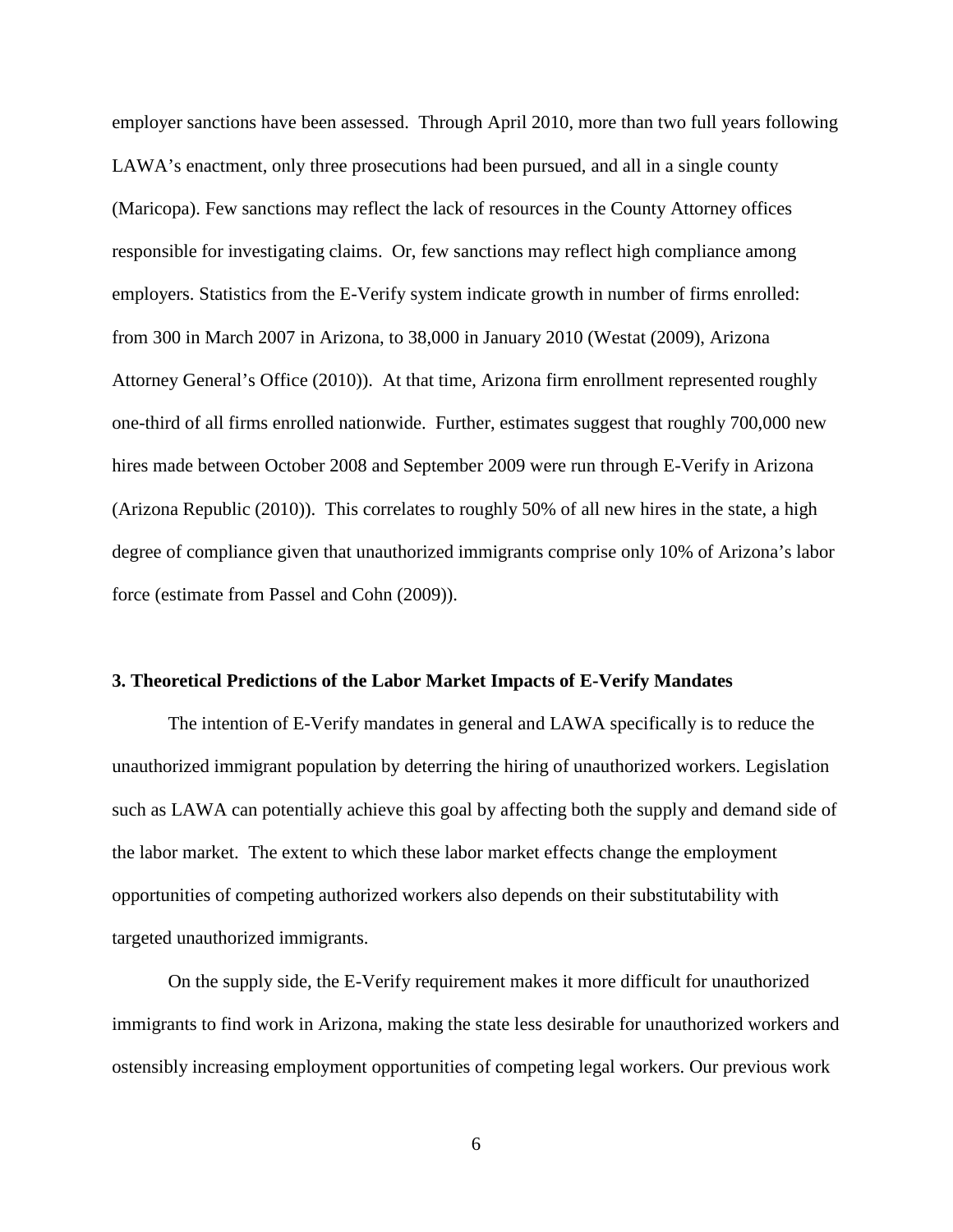finds strong evidence of a labor supply effect among unauthorized; the law induced a noticeable decline in the unauthorized population and a decline in employment among unauthorized workers who continued to reside in Arizona. Employment declines were attenuated by a shift from salary work to self-employment among the targeted immigrants, likely driven by LAWA's exemption for independent contractors. These results are consistent with  $-$  but not limited to  $-$  a decline in labor supply. All else equal, a labor supply contraction should increase wages for workers who remain in the market. It will also yield an overall decline in employment. The magnitude of these wage and employment effects would theoretically vary depending on the elasticity of labor demand and supply (which may also vary across authorized and unauthorized worker subgroups).

However, LAWA may also impact labor demand in a number of ways, making these predicted impacts on authorized workers less determinate. The E-Verify mandate increases the cost of hiring generally speaking, potentially driving down labor demand.<sup>[4](#page-9-0)</sup> This shift would predict additional downward pressure on employment but the resulting wage rate is ambiguous. In addition, labor demand channels may impact unauthorized and authorized workers differentially. If employers can distinguish between unauthorized and authorized workers, employer sanctions increase the cost to employers of hiring unauthorized immigrants specifically, thus reducing employers' desire to hire them and increasing their demand for legal workers. Standard labor theory predicts that this would induce reinforcing downward effects on employment opportunities for unauthorized immigrants but offsetting effects on other workers, with wage effects again indeterminate.

<span id="page-9-0"></span> $4$  Various Chambers of Commerce have often opposed E-Verify mandates, bringing a case all the way to the U.S. Supreme Court, suggesting the mandate imposes significant costs on employers.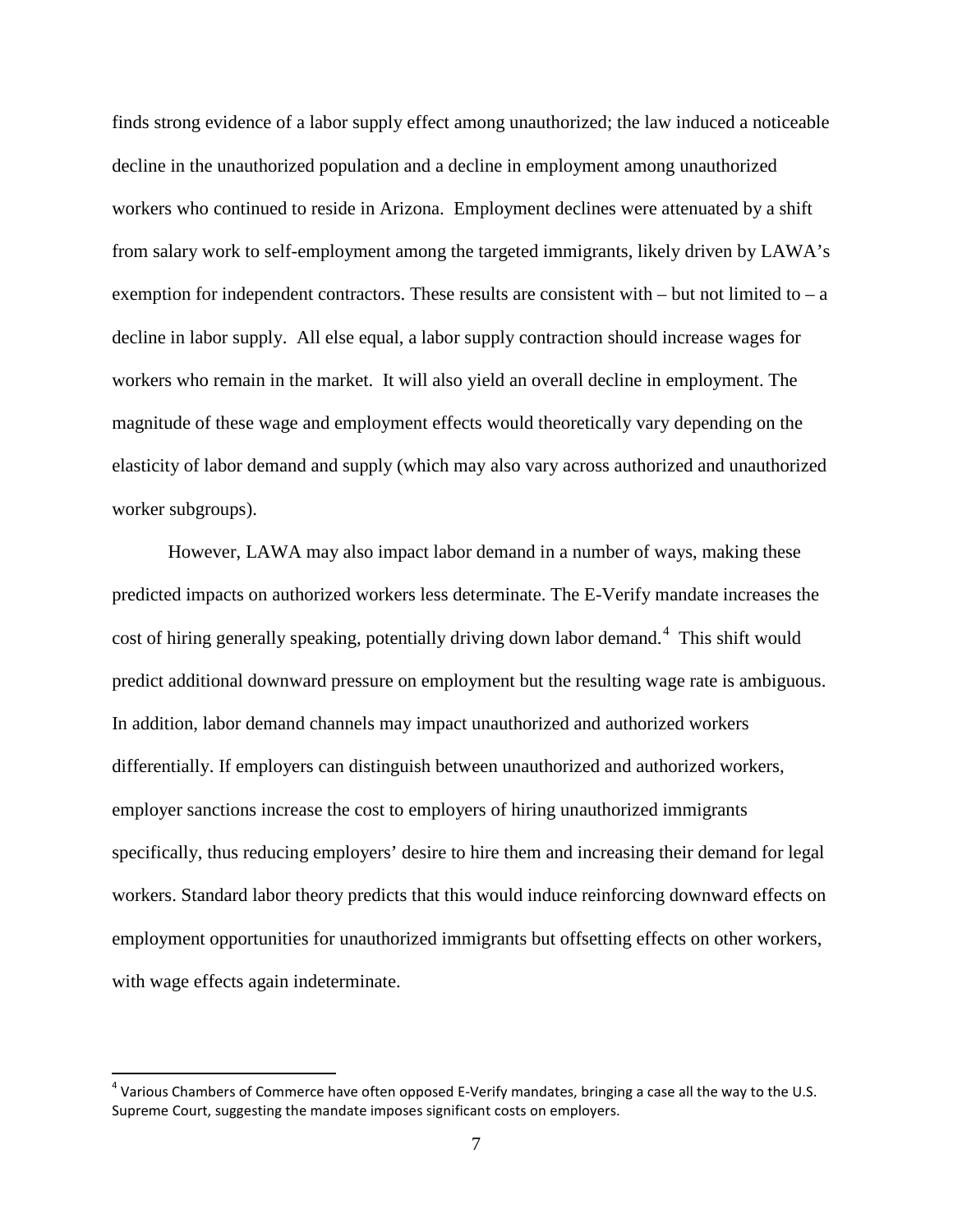Whether these standard effects occur depends in large part on the degree to which authorized and unauthorized workers compete with one another in the labor market. But the substitutability of authorized workers for unauthorized is limited by differences in skills of workers and their availability. Overall, this suggests that the labor market effects of LAWA are likely to vary by skill, nativity, ethnicity, gender, and the interaction of these dimensions and that, if there are benefits to be had, those authorized workers most likely to benefit are those most closely substitutable for unauthorized workers.

An additional complication arises when employers cannot easily distinguish the documented from the unauthorized. Specifically, if employers cannot tell with certainty who is and who is not authorized, employers may infer legal status through such visible signals as ethnicity, accent, or surname. This likelihood is heightened by details of the E-Verify mandate; employers use the system after a hiring decision is made and cannot terminate a worker whose status is not confirmed, pending a two-week period in which the worker can contest the database's personal information. This element adds uncertainty and increases the expected hiring cost, and if relevant, possible training cost. Employers wishing to avoid the risk of hiring undocumented workers may reduce their hiring of Latino applicants in particular and increase their hiring of applicants who are deemed lower risk for whatever reason. Concern that sanctions targeting the hiring of unauthorized immigrants would result in employment discrimination against Hispanics is not new. In fact, this was a key point of contention in the legislative debate surrounding the 1986 Immigration Reform and Control Act (IRCA) and research finds that in the immediate aftermath of IRCA's passage, the hourly earnings of Latinos did decline (Bansak and Raphael  $2001$ ).<sup>[5](#page-10-0)</sup>

<span id="page-10-0"></span> $5$  IRCA created the legal obligation for employers to verify the identity and work eligibility of all applicants, and introduced a series of graduated sanctions for employers who failed to comply with the verification, record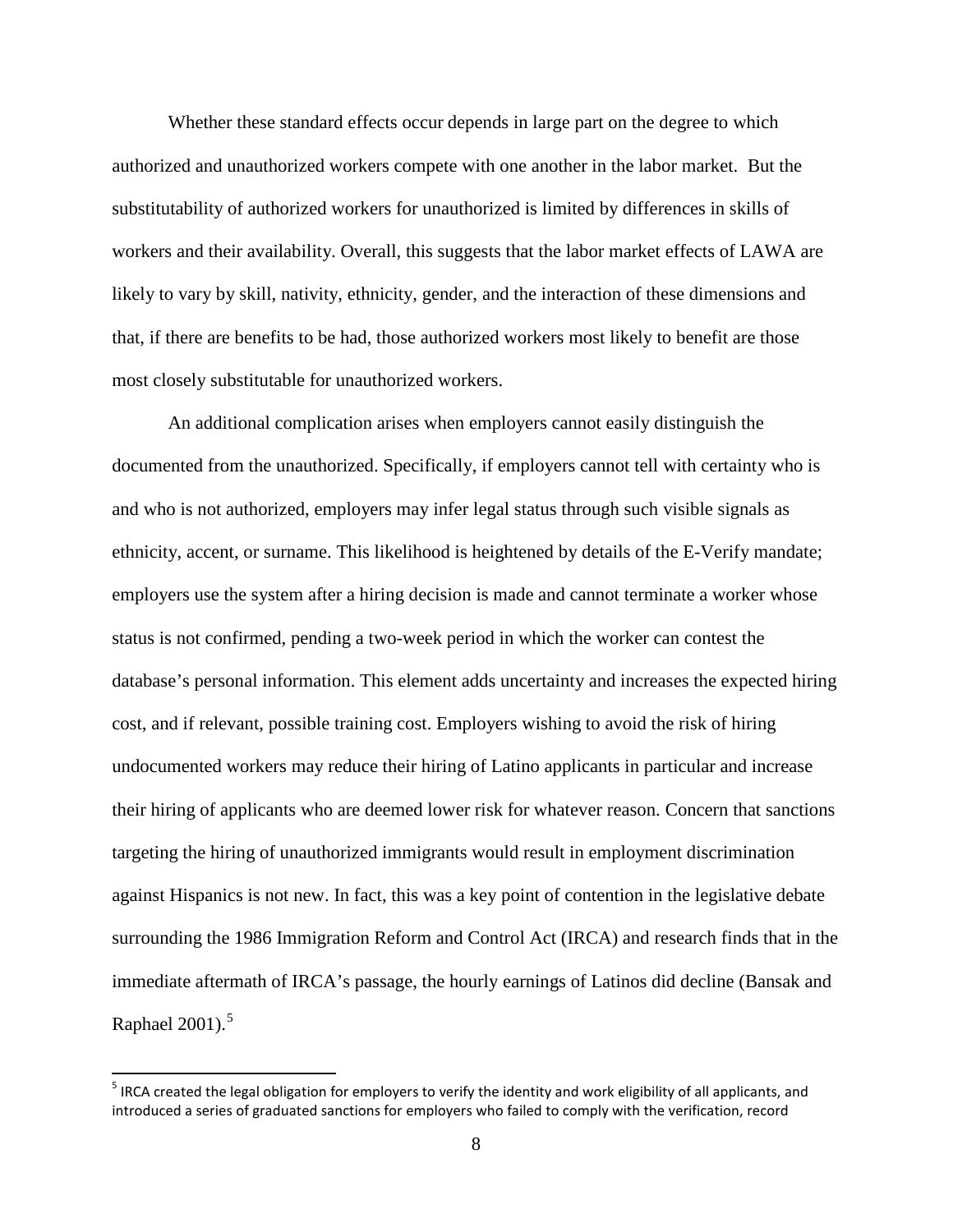It is clear that there are many standard labor supply and demand channels through which LAWA may impact authorized workers. Since it is impossible to theoretically predict the net effects of the channels discussed here, analyzing the impacts of these laws on native and legal immigrants requires an empirical analysis.

#### **4. Data and Empirical Strategy**

To assess the labor market effects of LAWA on authorized workers, we analyze data from the Current Population Survey (CPS) collected between 1998 and 2010. These data provide details on the employment, work, and earnings of individuals in each state as well as information on race/ethnicity, education, age, and other demographic characteristics including immigration status (native-US born or foreign- born naturalized citizen, or not a citizen).

#### *Defining Groups of Interest*

 $\overline{\phantom{a}}$ 

The CPS data do not allow for direct identification of work authorization status. However, we estimate that in Arizona upwards of 80 to 90 percent of noncitizen men of working age and of Hispanic origin with relatively low levels of education (high school or less) are likely to be unauthorized (Bohn, Lofstrom and Raphael (2014) based on Passel and Cohn (2009a)).<sup>[6](#page-11-0)</sup> For the present analysis of competing workers, then, we utilize the same age, education, and origin

keeping, and hiring provisions of the law. Opponents of the legislation expressed concern that these provisions would lead to discrimination against all Hispanics.

<span id="page-11-0"></span><sup>&</sup>lt;sup>6</sup> For example, our calculations from Census data indicate roughly 517,000 non-citizen Hispanic immigrants resided in Arizona in 2008. For this same year, Passel and Cohn (2009) estimate that there were 475,000 unauthorized immigrants in the state. Similarly, for our finer definition of likely unauthorized *workers* used in the traditional difference-in-difference approach, based on ACS data, we estimate 229,000 likely unauthorized in Arizona in 2008 whereas Passel and Cohn (2009) estimate 240,000 unauthorized immigrants in Arizona's labor force in the same year.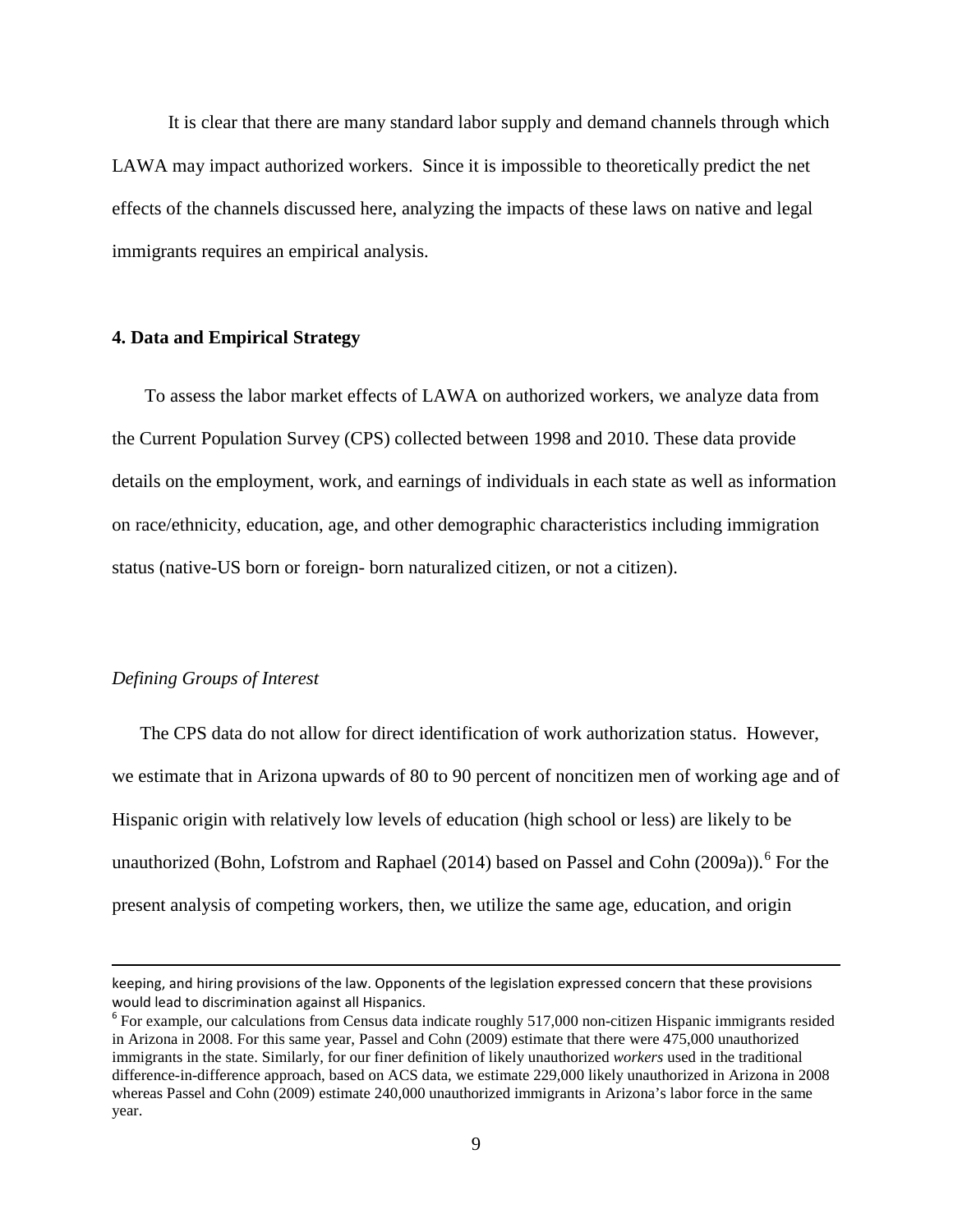criterion but identify likely authorized workers as those who report being naturalized or nativeborn. Our target group defined in this manner may exclude some authorized workers because self-reported citizenship status is likely to be reported with some error, and because citizenship status differs from work authorization status in some cases (for example, some noncitizen men may be authorized to work via nonimmigrant visa programs). However, our conservative definition of low skilled authorized Hispanic workers should yield a group most likely to be authorized to work.

As described above, LAWA's effects might vary to the degree employers can substitute similar workers and distinguish unauthorized from authorized workers. For that reason, we examine three groups defined by race-ethnicity and citizenship status with plausibly varying degrees of similarity with unauthorized immigrants (from most to least similar): (1) Foreign-born naturalized citizen Hispanics, (2) Native-born Hispanics, and (3) Native-born non-Hispanic whites. Among all groups, we restrict analysis to working age men (16-60) with high school education or less. While other racial-ethnic group outcomes are of interest (in particular, nativeborn non-Hispanic blacks), the small population of minority groups beyond those of Hispanic origin in Arizona preclude robust analysis. The native-born, less-skilled male workforce in Arizona is comprised primarily of white men (roughly 60 percent), followed by Hispanic men (30 percent). To the extent that authorized workers defined here are not perfect substitutes for unauthorized workers in Arizona – or do not fully capture the true substitute workers – our estimates may attenuate LAWA's true effect.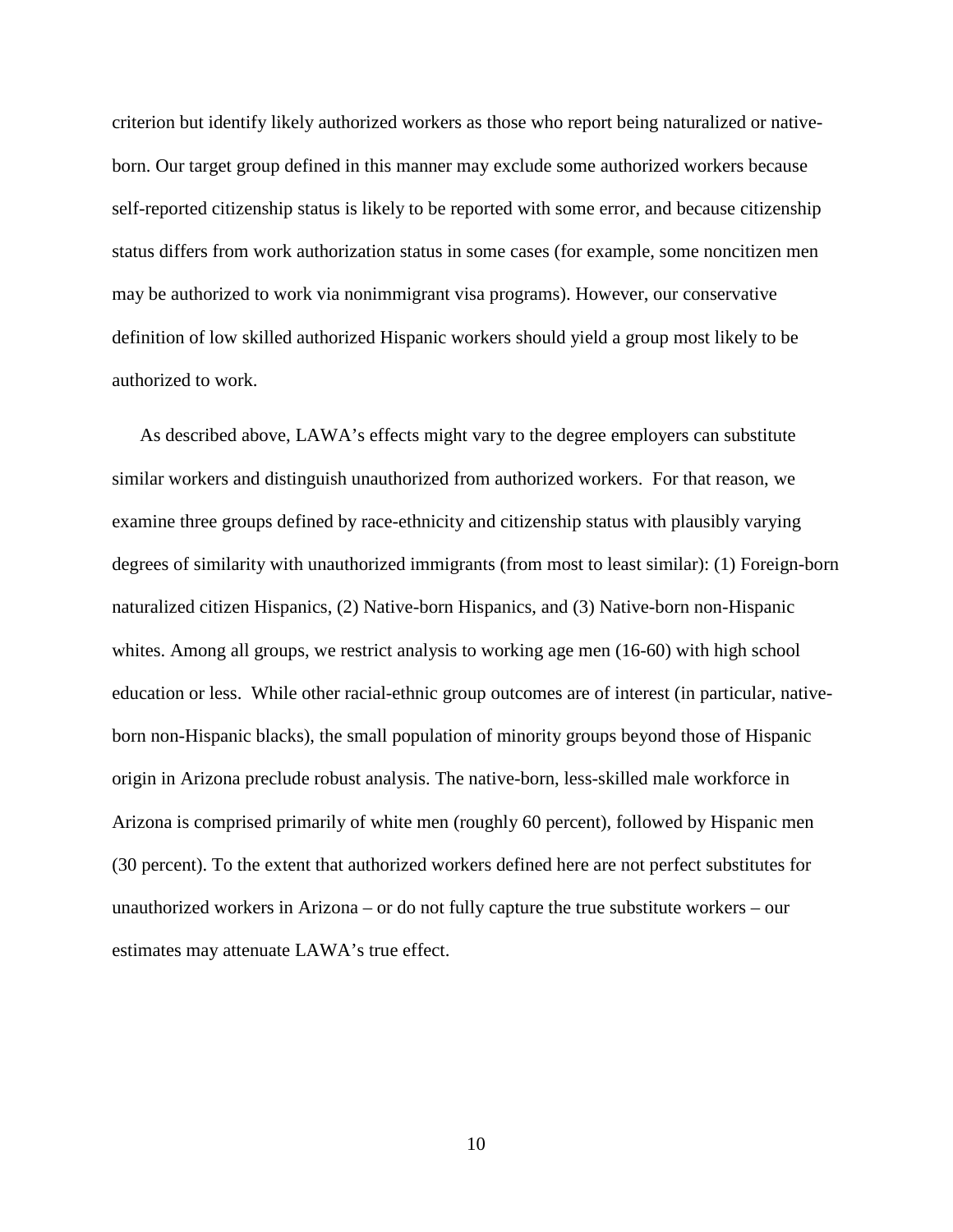#### *The Data*

The CPS provides a wealth of information on labor market outcomes and at high frequency (monthly). We pool monthly data within year in order to obtain sufficient sample size for analysis on the narrowly defined population groups necessitated by this study. The average sample size within the population groups of interest is given in the first row of Table 1. We restrict our sample period to 1998-2009. Additional years of data are available; however, harsh immigration policies (namely the controversial SB 1070) were passed in Arizona after 2009, potentially biasing estimates of LAWA's impact beyond 2009. Larger samples are available in the American Community Survey, but do not provide the long time series and high frequency data necessitated by our empirical approach, discussed below. We estimate impacts on a number of outcomes at the state-population group level: employment, unemployment, and labor force participation and earnings measured annually, weekly, and hourly.<sup>[7](#page-13-0)</sup> Table 1 presents the average values of these outcome variables for the three population groups of interest, in both Arizona and the potential comparison states.

#### *Use of a Synthetic Control*

In order to identify the causal impact of LAWA on employment outcomes in Arizona, we employ the synthetic control approach of Abadie, Diamond and Hainmueller (2010). Key to the identification strategy is charting the appropriate counterfactual path for Arizona in the absence of LAWA. There are a number of approaches one could employ. One is to select states that share similar population and economic characteristics and trends as Arizona; for example, the

<span id="page-13-0"></span> $7$  When pooling monthly CPS data, some individual observations are repeated due to CPS sampling procedures and raising concern about the standard error on parameters of interest. Our empirical methods minimize such concern by relying only on state-population group averages (rather than individual outcomes) for all variables of interest and by utilizing nonparametric procedures to obtain inference.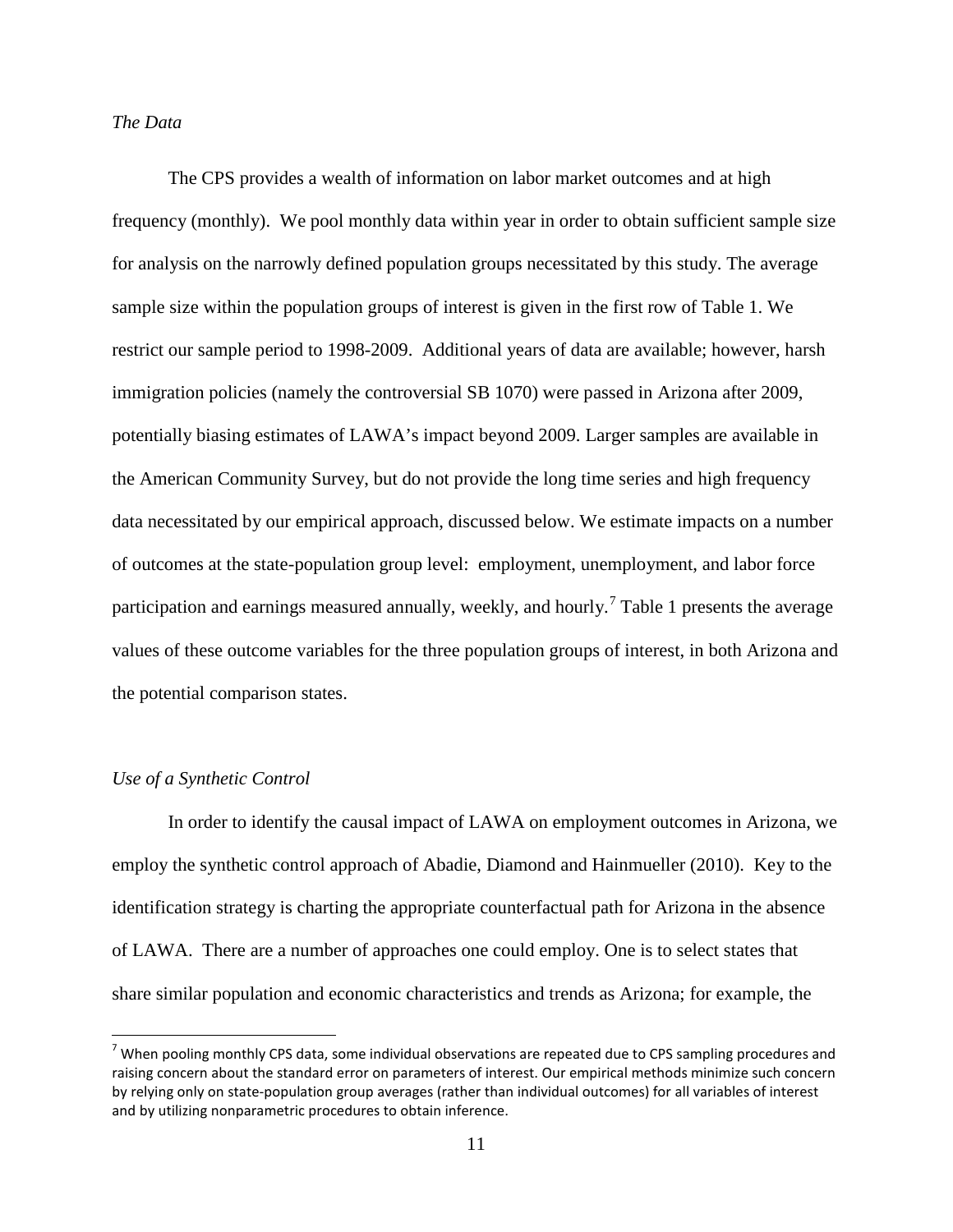states bordering Arizona (a traditional difference-in-difference approach). Another would be to employ a data-driven search for comparison states based on pre-LAWA population and employment characteristics and trends (the synthetic control method of Abadie et al (2010)). We focus on the latter because it is arguably the most reliable and essentially incorporates the first strategy. It allows the data to tell us which states best match Arizona's pre-LAWA experience.

The synthetic control method allows for robust analysis in the single policy change – single state context. We summarize the methodology for charting a counterfactual post-LAWA path for Arizona here. The basic idea is to generate a comparison group from a convex combination of states in a large donor pool. Let the index  $j = (0,1,...,J)$  denote states. The value  $j=0$  corresponds to Arizona and  $j=(1,\ldots,J)$  correspond to each of the other J states that are candidate contributors to the control group (or in the language of Abadie et. al, the donor pool). Define  $F_0$  as a 9x1 vector with elements equal to the group-specific employment outcome in Arizona in years 1998 through 2006 (the nine years we use throughout this paper as our preintervention period). Similarly, define the 9xJ matrix  $F_1$  as the collection of comparable time series for each of the J states in the donor pool (with each column corresponding to a separate state-level time series for the period 1998 through 2006).

The synthetic control method identifies a convex combination of the J states in the donor pool that best approximates the pre-intervention time series for the treated state. Define the Jx1 weighting vector  $W = (w_1, w_2, ..., w_J)$ ' such that 1 1 *J j j w*  $\sum_{j=1} w_j = 1$ , and  $w_j \ge 0$  for j=(1,...,J). The product  $F<sub>1</sub>W$  then gives a weighted average of the pre-intervention time series for all states omitting

Arizona, with the difference between Arizona and this average given by  $F_0 - F_1W$ . The synthetic control method essentially chooses a value for the weighting vector, *W* , that yields a synthetic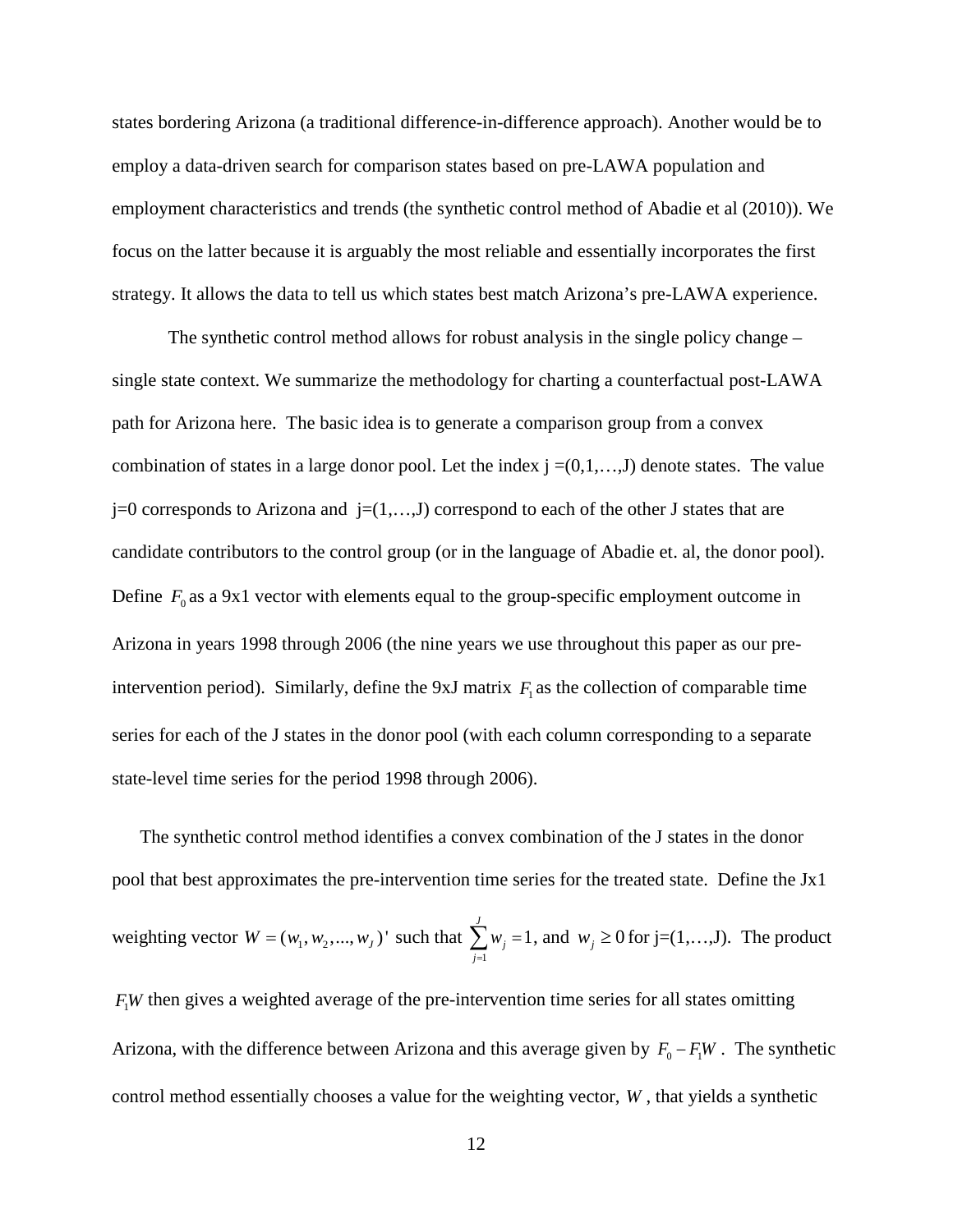comparison group (consisting of an average of some subset of donor states) that best approximates the pre-intervention path for Arizona. Specifically, the weighting vector is chosen by solving the constrained quadratic minimization problem

$$
W^* = \underset{W}{\arg\min} (F_0 - F_1 W)^{\dagger} V (F_0 - F_1 W)
$$
  
s.t.  

$$
W^{\dagger} i = 1, w_j \ge 0, j = (1, ... J)
$$
 (1)

where *V* is a 9x9, diagonal positive-definite matrix with diagonal elements providing the relative weights for the contribution of the square of the elements in the vector  $F_0 - F_1W$  to the objective function being minimized.

Once an optimal weighting vector  $W^*$  is chosen, both the pre-intervention path as well as the post-intervention values for the dependent variable in "synthetic Arizona" can be tabulated by calculating the corresponding weighted average for each year using the donor states with positive weights. The post-intervention values for the synthetic control group serve as our counterfactual outcomes for Arizona.

#### *Empirical Methodology*

Our principal estimate of the impacts of LAWA on labor market outcomes uses the synthetic control group to calculate a simple difference-in-differences estimate. Specifically, define *Outcome*<sup> $^{AZ}_{pre}$ </sup> as the average value of the outcome of interest for Arizona for the pre-intervention period 1998 through 2006 and *Outcome*<sup> $AZ$ </sup> as the corresponding average for the two posttreatment years 2008 and 2009. Define the similar averages *Outcome*<sup>*synth*</sup> and *Outcome*<sup>*synth*</sup> for the synthetic control group. Our difference-in-differences estimate subtracts the pre-intervention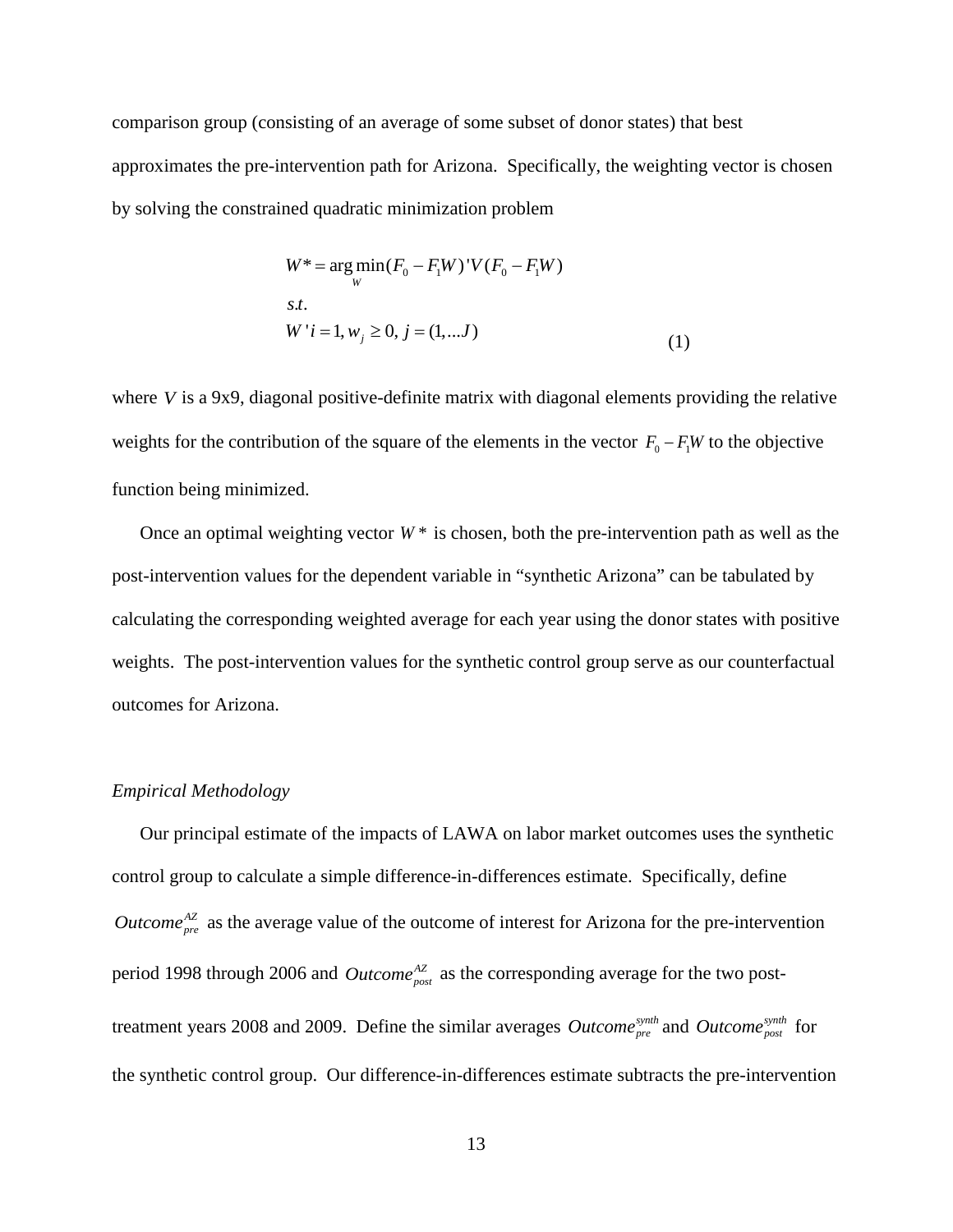difference between the averages for Arizona and synthetic Arizona from the comparable postintervention difference, or

$$
DD_{AZ} = (Outcome_{post}^{AZ} - Outcome_{post}^{synth}) - (Outcome_{pre}^{AZ} - Outcome_{pre}^{synth})
$$
\n(2)

To formally test the significance of any observed relative decline in Arizona's foreign-born population, we apply the permutation test suggested by Abadie et. al. (2010) to the difference-indifference estimator *DD*.<sup>[8](#page-16-0)</sup> Specifically, for each state in the donor pool, we identify synthetic comparison groups based on the solution to the quadratic minimization problem in equation (1). We then estimate the difference-in-difference in (2) for each state as if these states had passed the equivalent of a LAWA with comparable timing. The distribution of these "placebo" difference-in-difference estimates then provides the equivalent of a sampling distribution for the estimate *DD<sub>AZ</sub>*. To be specific, if the cumulative density function of the complete set of *DD* estimates is given by  $F(.)$ , the p-value from a one-tailed test of the hypothesis that  $DD_{AZ} < 0$  is given by  $F(DD_{AZ})$ .

To interpret  $DD_{AZ}$  as a causal estimate of LAWA's effects, we must make the case that LAWA represents an exogenous shock to the labor market and is not coincident with other factors that could affect employment of authorized workers. Though there are many factors that affect employment outcomes, threats to causality within the synthetic control framework are only relevant if they correspond precisely with regard to the timing of LAWA or the inability to generate a matching pre-LAWA trend from the donor pool. Factors such as differential population or industrial composition in Arizona and the donor states could plausibly make a pre-

<span id="page-16-0"></span> $8$  Buchmueller, DiNardo and Valletta (2009) use a similar permutation test to that described here to test for an impact of Hawaii's employer-mandate to provide health insurance benefits to employees on benefits coverage, health care costs, wages and employment.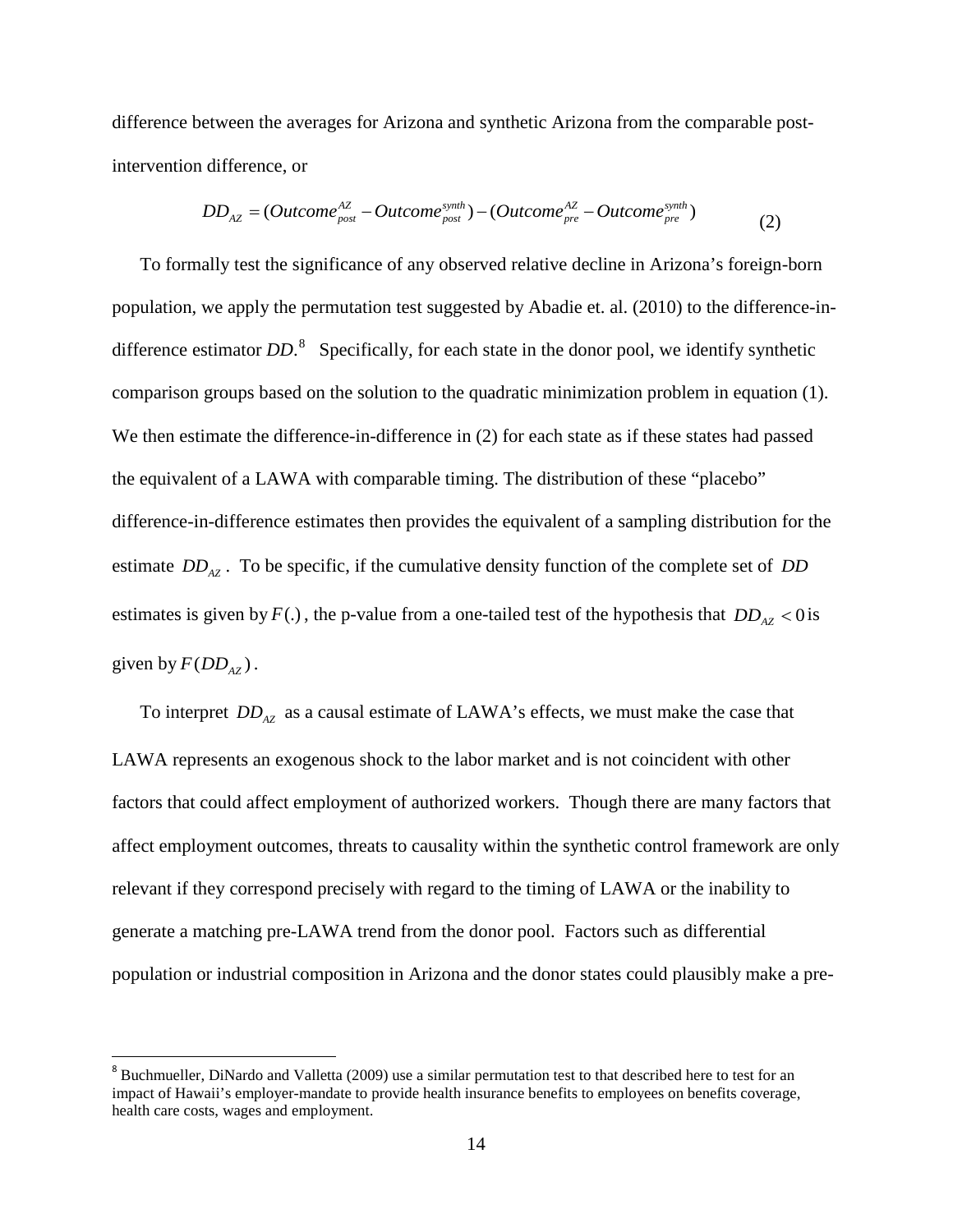LAWA counterfactual difficult to construct, but we show below that for our outcomes of interest the synthetic control method passes reasonable tests of fit.

Threats related to the endogenous timing of LAWA are more difficult to address due to the timing of the Great Recession, which coincided with LAWA. A full examination is given in Bohn, Lofstrom, and Raphael (2014) and Bohn and Lofstrom (2013). In short, we argue that while LAWA was implemented at the beginning of the Great Recession, it was the result of a lengthy legislative process that began well before – that is, was exogenous to – the recession. Second, we find no evidence of coincident immigration enforcement either at the border or internal to Arizona that could have generated the same effects we identify via the synthetic control.

Nonetheless, the "Great Recession" occurred at approximately the same time of the enactment of LAWA, presenting a potentially confounding factor. Our empirical approach comparing trends in Arizona to other states accounts for any changes that affect the country as a whole (or the selected comparison states). However, one of the industries hit hardest, construction, is a leading employer of less-skilled workers. Furthermore, construction is one of the biggest industries in Arizona (representing close to 11 percent of total private employment in 2006). These facts, together, are related to the differential population composition of Arizona as well, which is of concern with regard to endogeneity of the policy. To validate our empirical approach, we assess official statistics on employment trends in Arizona and neighboring states during the recession.

The recent recession caused a clear reduction in Arizona's workforce. Figure 1 shows strong employment growth 2003-2006 with a noticeable slow down in 2007. This was followed by three and eight percent decreases in 2008 and 2009, respectively. Figure 1 also shows that the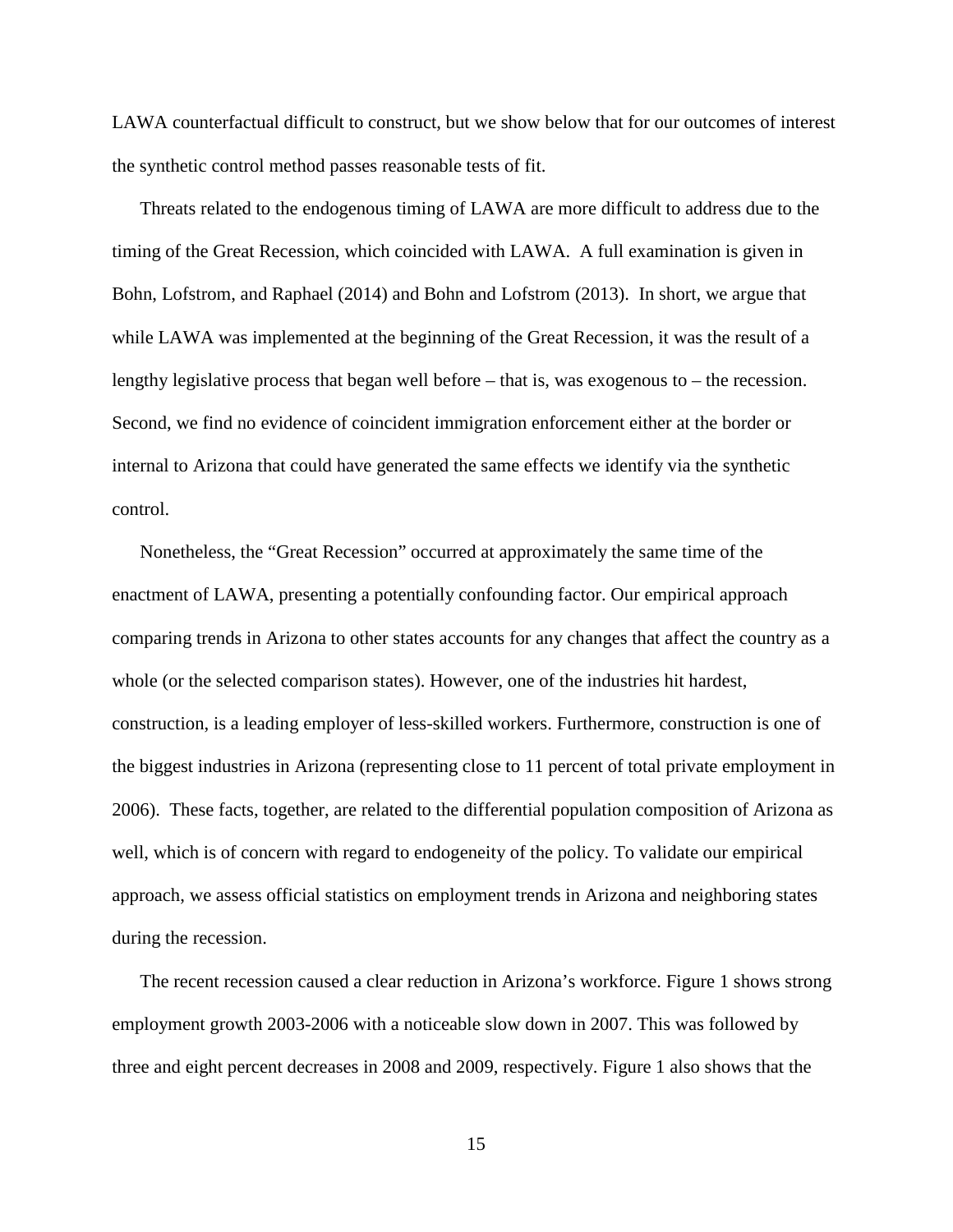negative employment effects of the recession on employment were not any stronger in Arizona than in neighboring areas, including inland California (an area that shares many of the characteristics and trends of Arizona, is hence used in our empirical analysis). To test the data in Figure 1 further, we apply the synthetic control method to employment growth. This exercise confirms that there is no evidence that LAWA drives employment growth in Arizona.

Importantly, the recession was precipitated by a housing crisis, which brought new housing construction to a near standstill. The fact that many unauthorized immigrants and lessskilled workers generally are employed in the construction sector means that they may have been particularly affected by the recession. However, a look at construction employment data reveals no evidence that Arizona's construction industry fared much differently in the recession than its neighboring areas (Figure 2).

Overall, the data indicate that while Arizona's labor market was strongly affected by the recession, so were other states', including its neighbors. The similarity in trends indicates that our empirical strategy is appropriate for identifying differences across states since the recession appears to have affected all states similarly.

#### **5. Empirical Results - Did LAWA have labor market effects on authorized workers?**

LAWA induced a sizeable population reduction among unauthorized men in the Arizona labor markets (Bohn, Lofstrom and Raphael, 2014). Presuming that men born in the U.S. or naturalized citizens with similar education levels are substitutes, the labor supply shock alone should have decreased employment and increased wages in the market for low skilled workers. However, as detailed above, a number of demand-related adjustments due to LAWA are also plausible and complicate predictions of likely impacts. In this section we analyze employment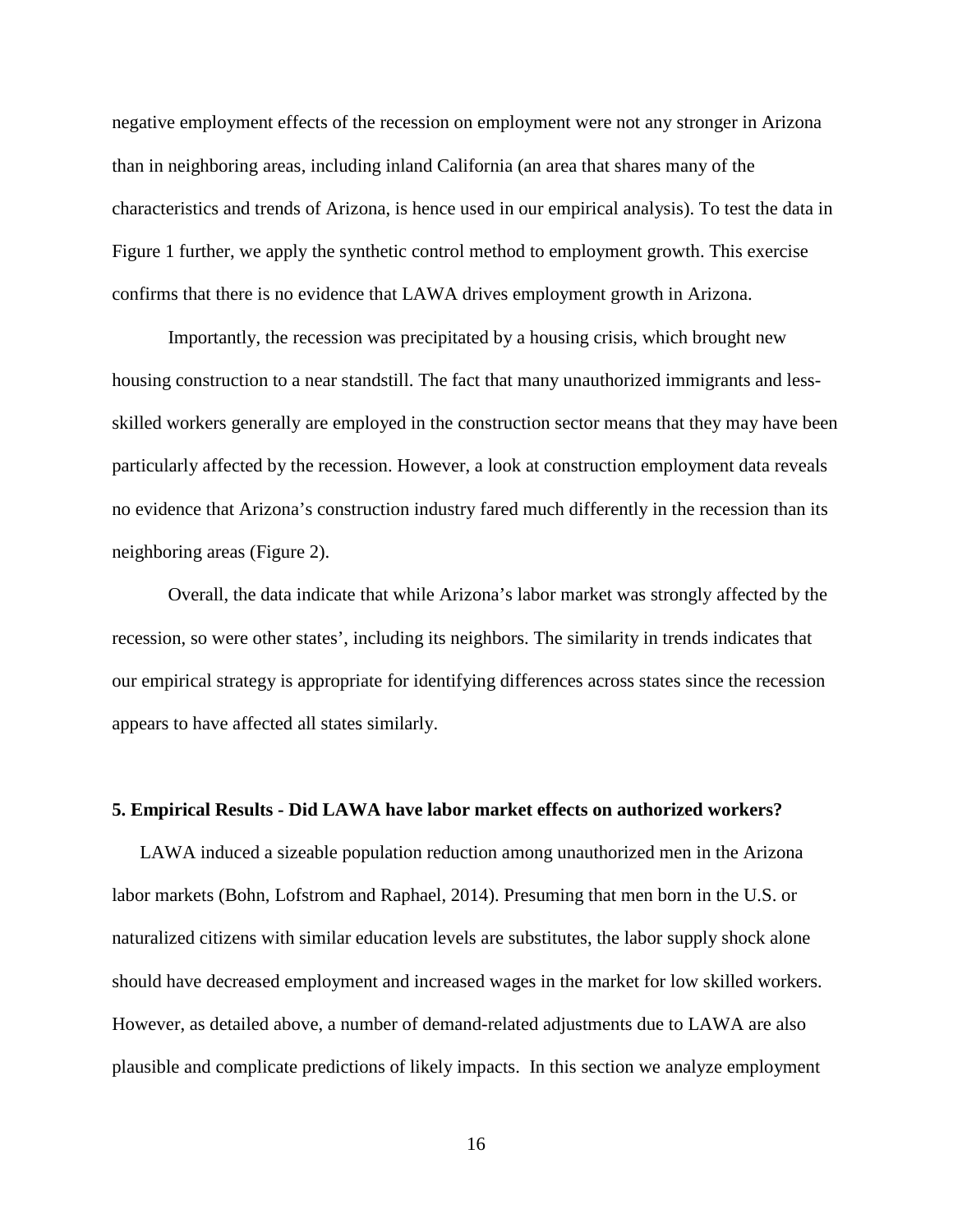rates and wage levels among authorized subgroups to better understand LAWA's impacts and likely mechanisms.

#### *LAWA Effects on Labor Market Status*

We begin our analysis of whether LAWA affected employment opportunities of low-skilled authorized workers in Arizona by examining employment rates (defined here as the ratio of persons employed). As discussed above, for those workers who remained in Arizona following LAWA, a variety of employment effects are plausible. To the extent that firms are hiring and are in compliance with LAWA, authorized workers who are close substitutes for unauthorized workers are more likely to find employment. However, three effects in the opposite direction may also be at play: scale effects due the increased cost of hiring, statistical discrimination against observably similar authorized workers, or complementarity between authorized and unauthorized workers. For these reasons, the impact of LAWA on employment among authorized workers is theoretically ambiguous.

The data indicates that all authorized low-skilled men in Arizona experienced a post-LAWA drop in employment. Figure 3 shows that both before and after the passage of LAWA in 2007, the employment rate of less-skilled naturalized Hispanic men was higher than that of non-Hispanic native-born white men, which was in turn higher than that of Hispanic native-born men (averaging 85 and 72 percent and 64 percent over the entire period , respectively). The employment rate of native-born men fell more drastically – over 11 percentage points – following LAWA than it did for the other groups (7 points for naturalized Hispanic immigrants and 6 points for native-born Hispanics).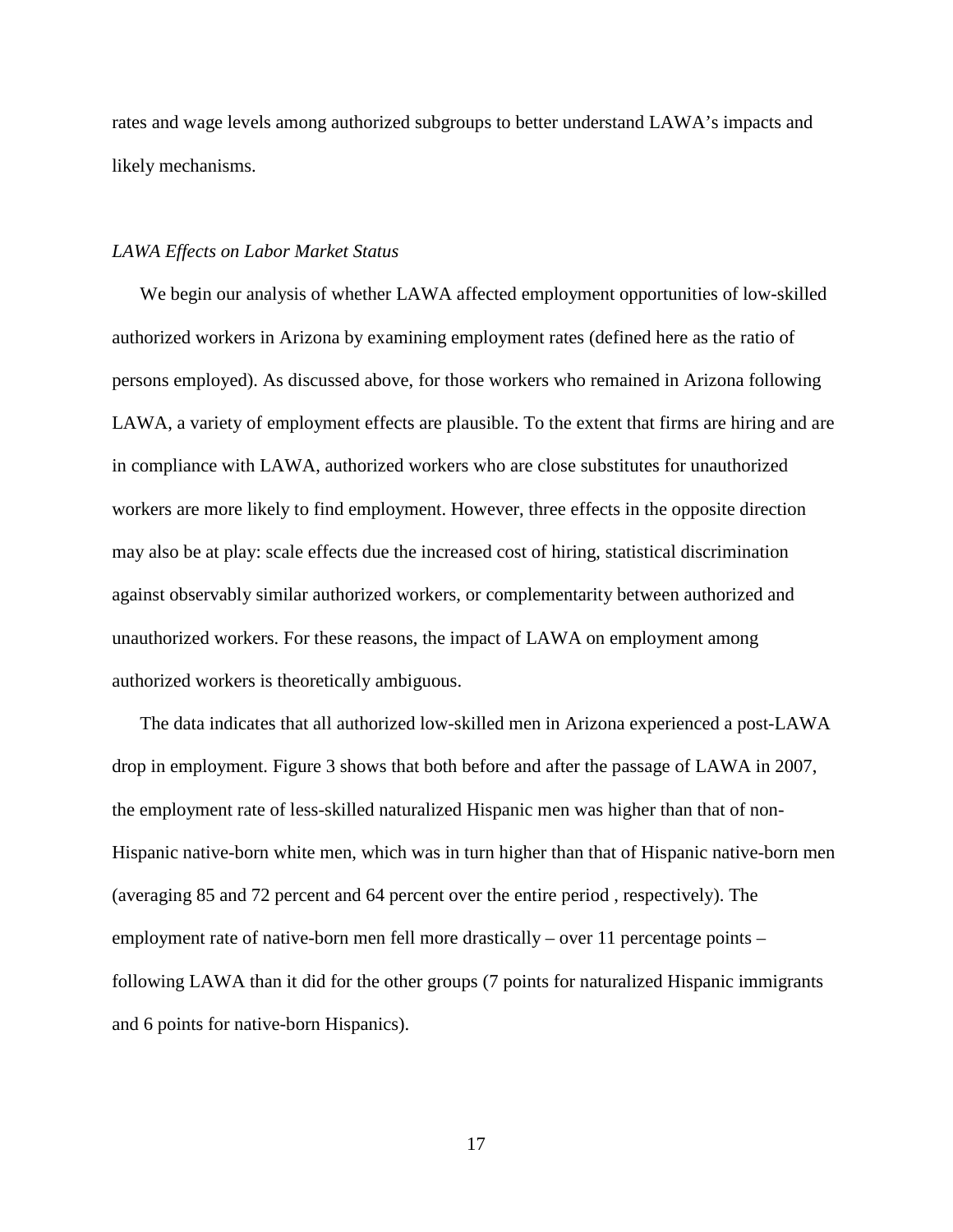To probe the employment changes further, we apply the synthetic control approach and use the comparison states, which mimic Arizona's 1998–2006 employment trend. In this exercise, we omit from the donor pool four states with broadly applied restrictions on the employment of unauthorized immigrants (Mississippi, Rhode Island, South Carolina, and Utah) even though the timing of their legislation post-dates LAWA. In identifying synthetic control states for placebo tests on each of the other states in the donor pool, we omit Arizona. Moreover, the donor pool of states is further restricted due to sample size limitations in the monthly CPS, and these limitations vary across the groups of workers we analyze. Generally the donor pool is most restricted for the group of naturalized Hispanic men and is broader for native-born non-Hispanic men. As stated previously, these sample size restrictions to some extent drive our focus on the largest group – native-born white men.

We assess whether the observed declines in employment among low-skilled authorized workers in Arizona following LAWA stand out from the counterfactual trend based on states in the donor pool. Figure 4 shows that prior to the passing of LAWA, the employment rate of native-born non-Hispanic white men in Arizona matched those of the same group in the synthetic control ("synthetic Arizona") quite well. Pre-intervention differences between Arizona and the synthetic Arizona average near zero (0.0007). Hence, the synthetic control approach passes the first hurdle – succeeds in obtaining of convex combination of states that match Arizona's pre-LAWA trend. After 2007, however, we observe a divergent pattern. In the two post-LAWA years the employment rate for non-Hispanic white low-skilled men in Arizona is, on average, 4 percentage points lower than in the counterfactual.

Average differences between Arizona and synthetic Arizona are calculated in the pre-LAWA period (1998-2006) and post-LAWA period (2008-2009). These and the difference-in-difference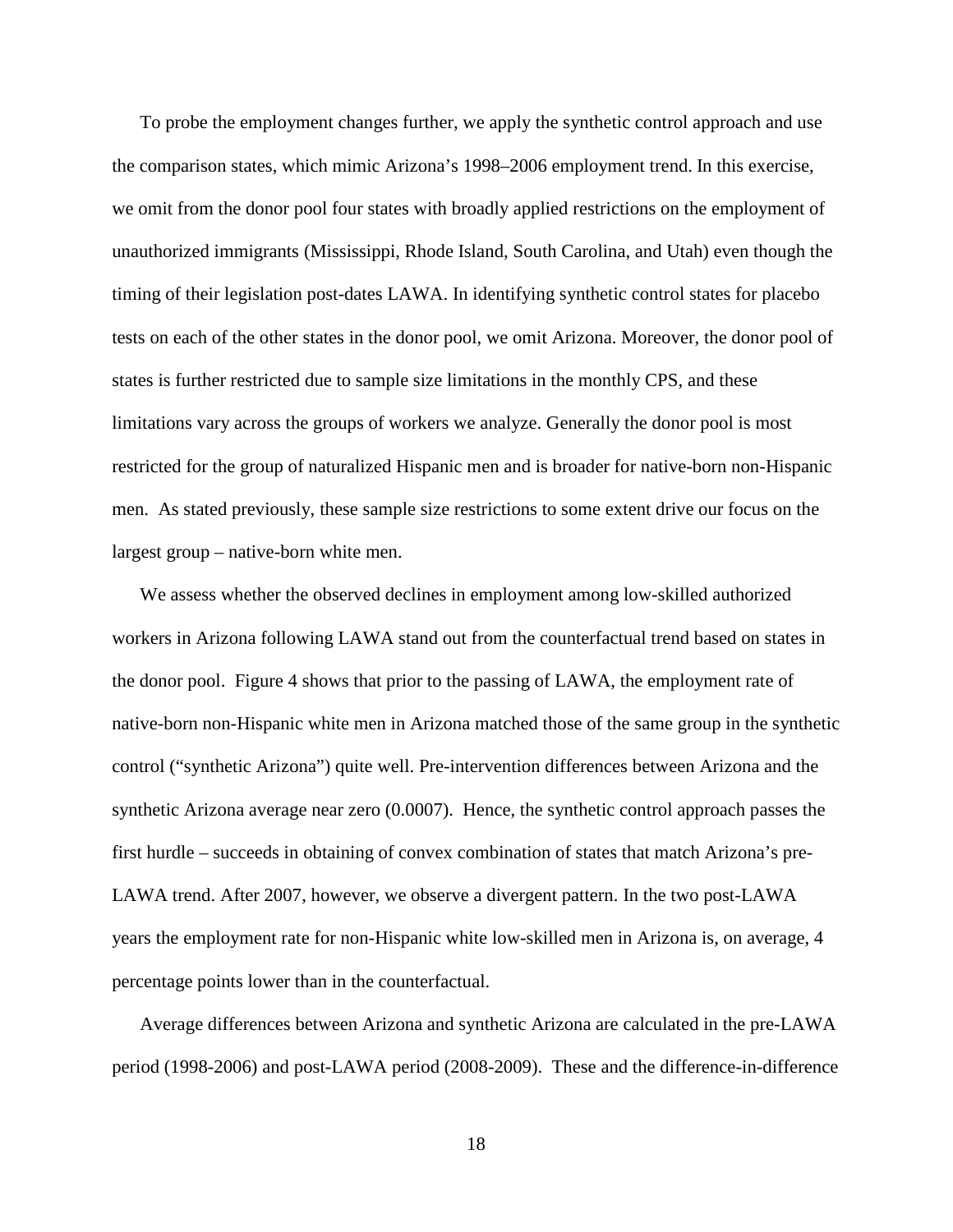estimate,  $DD_{47}$ , are presented in Table 2. Following LAWA, the employment rate of non-Hispanic native-born white men with lower levels of educational attainment fell 4.4 percentage points relative to the synthetic control. To obtain a p-value on  $DD_{AZ}$  as well its non-parametric rank, we replicate the synthetic control method on each state in the donor pool and obtain a distribution of difference-in-difference estimates.

Figure 5 graphically displays the raw data needed to conduct the permutation test of the significance of the relative declines in Arizona. Specifically, for each of the donor states as well as for Arizona, the figure displays the year-by-year difference between the outcome variable for the "treated" state and the outcome variable for its synthetic control. The differences for each of the donor states are displayed with the thin gray lines while the differences for Arizona are displayed by the black thick line. While the difference between Arizona and its synthetic control in the pre-LAWA period is well-inside the placebo distribution, in post-LAWA years the difference in Arizona begins to stand out.

The set of difference-in-difference point estimates estimated from this placebo distribution, *DD*, is used to calculate the p-value and rank of  $DD_{47}$ . These statistics are given in the last two columns of Table 2. We find that the difference-in-difference estimate for Arizona stands out as a clear outlier in the distribution of placebo estimates. The 4.4 point decline is the third largest decline among all forty-five states in the donor pool, and is statistically significant at the 7% level (the minimum p-value would be  $0.022$ ).<sup>[9](#page-21-0)</sup>

<span id="page-21-0"></span> $9$  Note that not all states in the donor pool achieve a well-matched synthetic control in the placebo exercise. The District of Columbia is the observation for which the match is markedly off in 2007. Our results are not sensitive to the inclusion of the District of Columbia in the donor pool, and it is not one of the states assigned weight in the synthetic control. The states that do receive positive weight and contribute to the "synthetic Arizona" for employment rates among native-born white men are: Alaska (0.332), Illinois (0.054), Indiana (0.527), and Kentucky (0.087).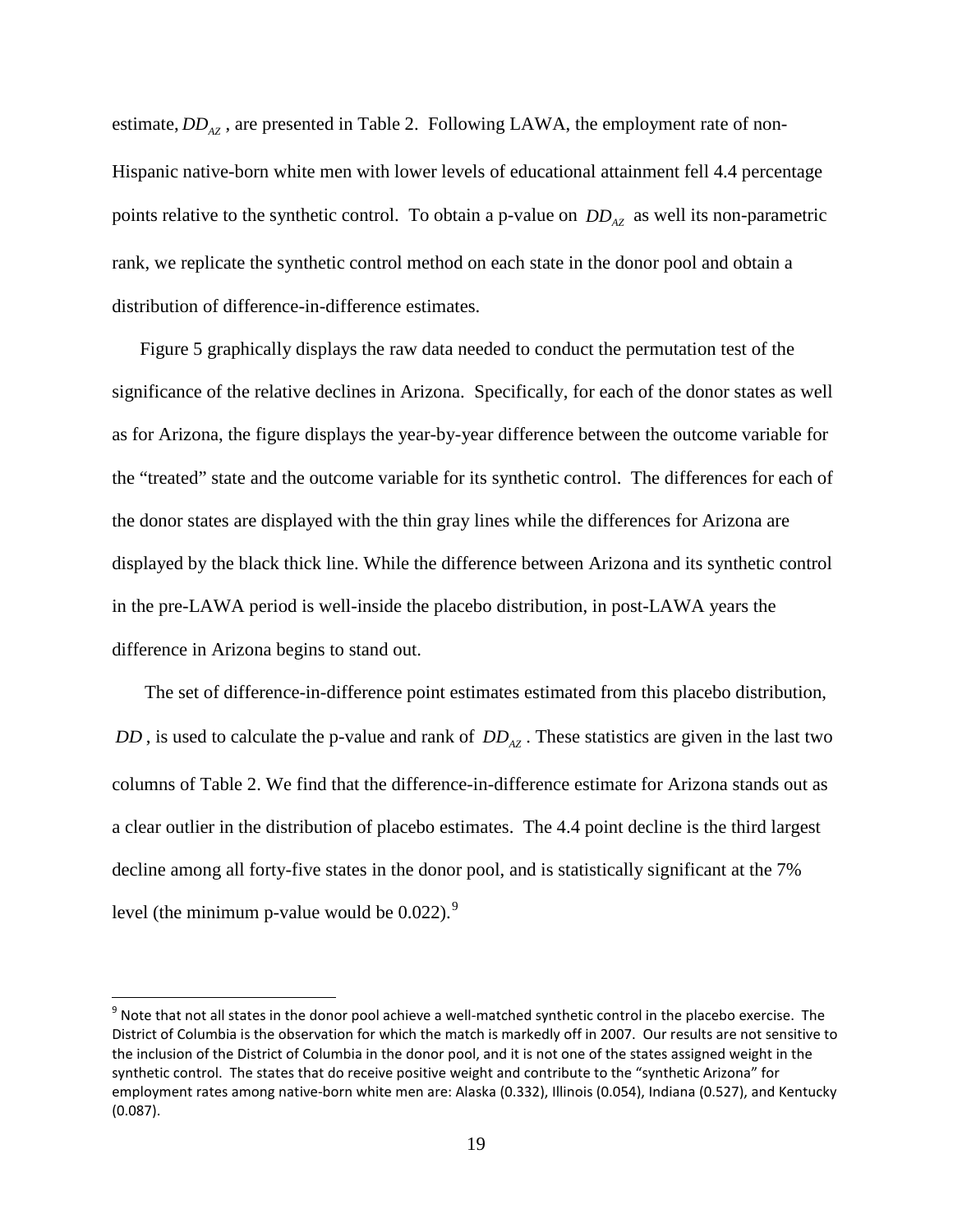Among the competing groups of Hispanic authorized workers, we find less convincing evidence of a decline in employment due to LAWA. The difference-in-difference estimates for both Hispanic native-born and naturalized men do not stand out among the placebo distribution of the synthetic control. The donor pool of states contributing to the distribution is smaller for each of these groups due to sample size, but are large enough that we would expect to detect significant impacts if they exist. If anything, the 4.5 point decline in employment among naturalized Hispanic immigrants is closer to significance and combined with the similar result for white native-born men suggests that authorized low-skilled workers may have faced a small decline in employment following LAWA. Using the size of the low-skilled working age non-Hispanic white male population in Arizona in 2006 as the base (about 409,000), our estimates suggest that LAWA caused a drop in employment of roughly 18,000 such workers. If our estimated decline in employment among Hispanic naturalized immigrants is in fact valid but we fail to detect due to sample size limitations, the 4.5 point drop for this group would translate to roughly 9,800 workers.

Our previous work (Bohn and Lofstrom, 2013) documented a shift in employment from formal work (wage and salary jobs) to less formal (as measured by self-employment) among likely unauthorized men in Arizona due to LAWA. In the same study, we found no such evidence among competing low-skilled authorized workers – the same groups examined here. Thus, we next turn to additional outcome measures that may shed light on the effects of LAWA for authorized men.

The second and third panels of Table 2 present the impacts of LAWA on the unemployment rate and share of workers out of the labor force, among the three low-skilled authorized groups of men in Arizona. Overall, we fail to detect any strong statistical relationship between the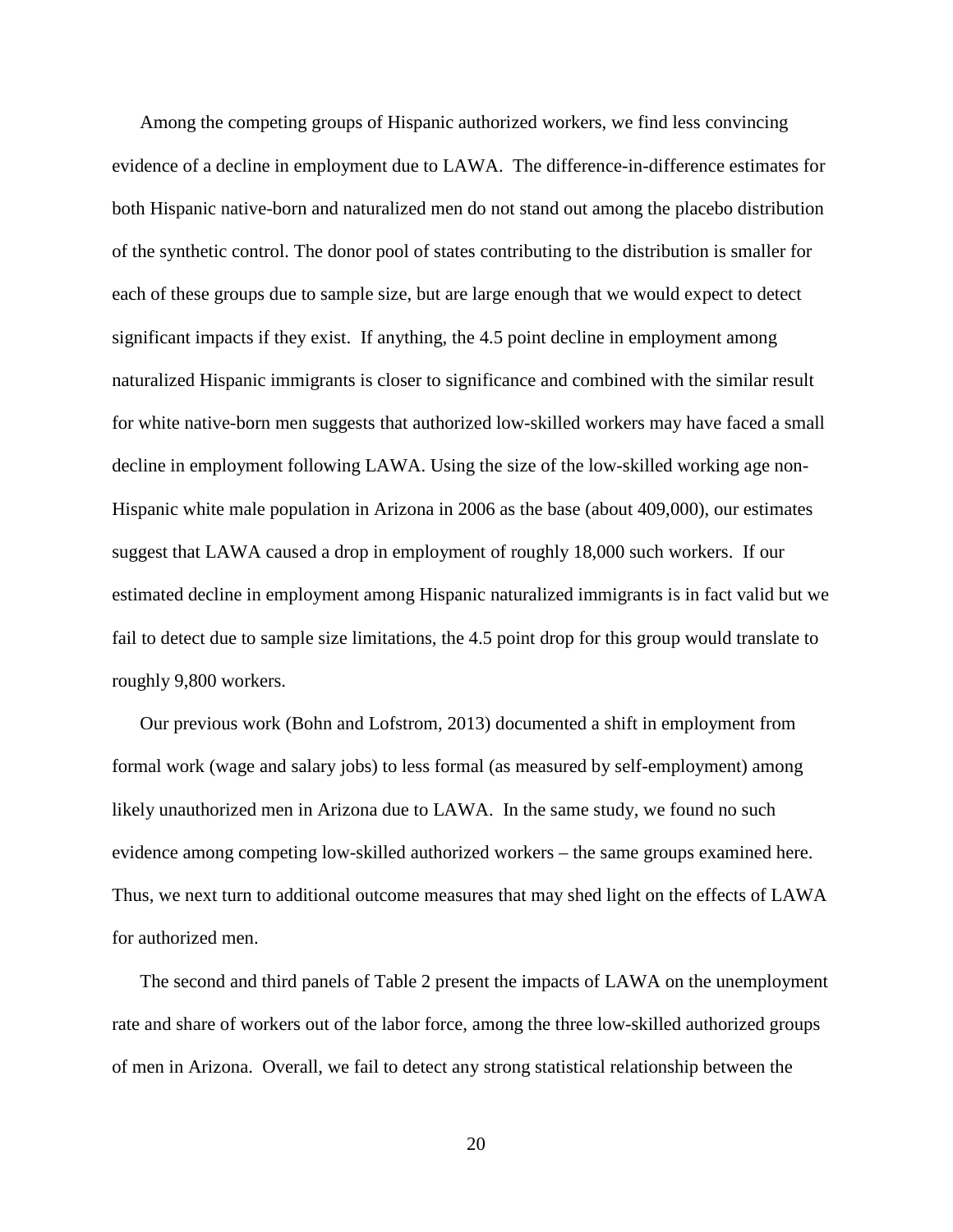passage of LAWA and unemployment or labor force participation. Among native-born lowskilled workers, unemployment rates jumped in Arizona relative to the synthetic control following LAWA on the order of 2 to 4 points. While towards the top range of estimates found in any state under the placebo test, the  $DD_{AZ}$  estimates are significant at only the 20% level, outside the typically acceptable range. For white native-born in particular, we find a 1.8 point increase in the unemployment rate (shown graphically in Figure 6 and 7). The differential change in unemployment among naturalized Hispanics is close to zero.

LAWA-induced changes in labor force participation for these groups go in different directions and are similarly imprecise. Following LAWA, a higher share of white native-born and Hispanic naturalized low-skilled men reported non-participation in the labor market relative to the synthetic control (1.8 and 3.7 points, respectively). But a lower share of Hispanic nativeborn workers reported non-participation in the labor market, relatively speaking, post-LAWA. Again, however, the results are not statistically significant at levels that would lead us to make strong conclusions.

Note that all results presented in Table 2 are robust to alternative definition of the post-LAWA period. While our main results assume the official post-LAWA years are the relevant period in which to examine impacts, we also test including 2007 in the treatment period. LAWA was passed in July of 2007 and implemented in January 2008, so including 2007 in the treatment period may catch some anticipatory effects but will also include a half-year before LAWA was passed. In general this alternative specification yields slightly attenuated results, consistent with the latter. For example, when 2007 is included in the post-LAWA period, the employment rate for white native-born men in Arizona falls 3.3 points relative to the synthetic Arizona (1 point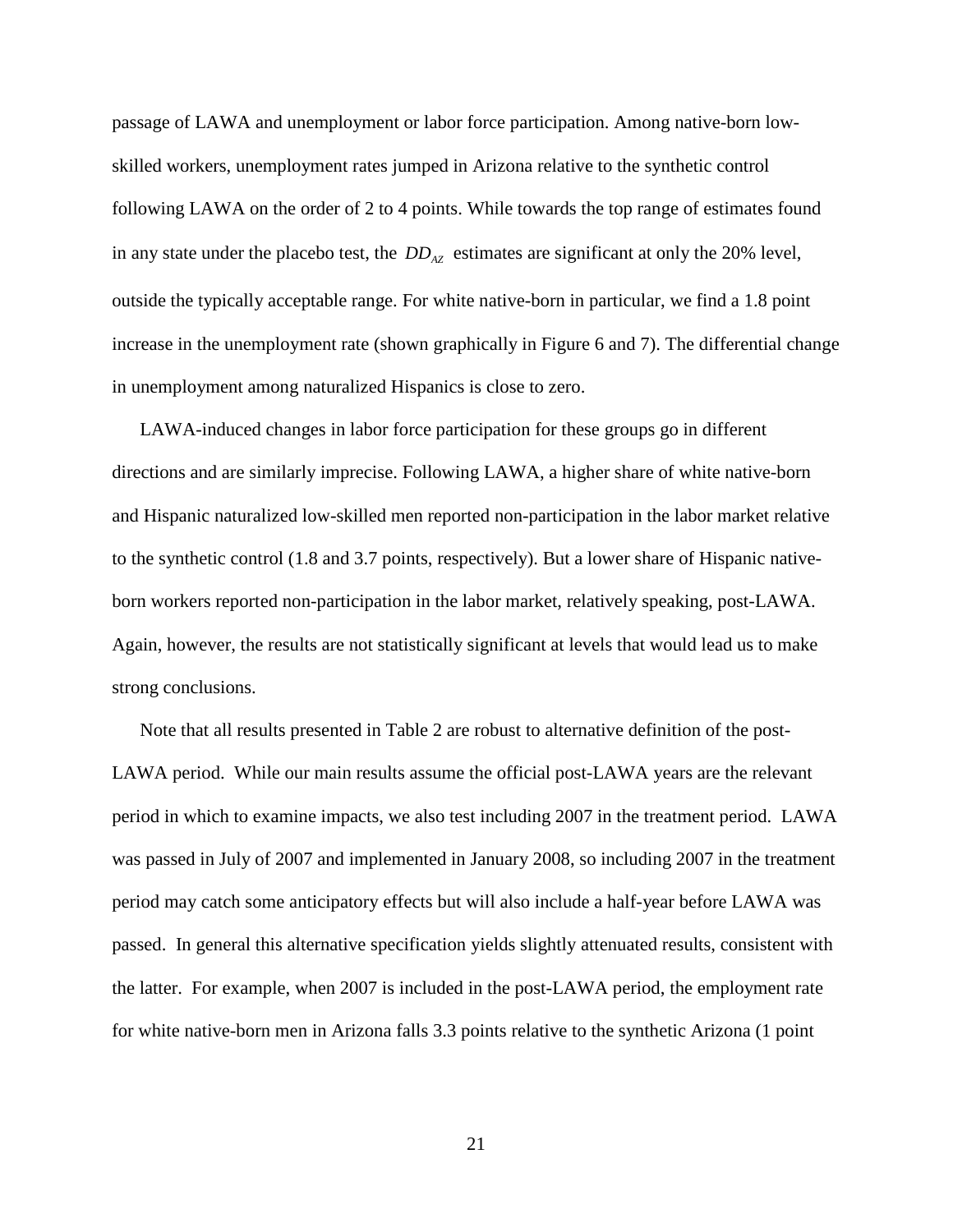less than our preferred specification). We conducted similar robustness checks for all results that follow, with similar conclusions. Full results are available upon request.

Combined with previous results, the pattern of findings suggests that LAWA had small, negative impacts on authorized workers, experienced as employment declines not likely to have been compensated by a shift to self-employment. <sup>[10](#page-24-0)</sup> Rather, we observe a disproportionate (though not strongly significant) increase in unemployment and non-participation in the labor force. The strongest findings suggest that employment effect effects were concentrated on lowskilled white workers, who experienced a small but statistically significant drop in employment and likely became unemployed or exited the labor force as a result. Considering the simultaneous outflow of unauthorized low-skilled immigrants from Arizona's labor force, these findings on slightly diminished employment opportunities among competing workers suggests that not only labor supply was constricted but employers likely reduced their demand to some extent as a result of LAWA. This scale effect may be interpreted as another unintended consequence of the policy.

#### *LAWA Effects on Earnings*

We next turn to earnings data to shed more light on plausible mechanisms driving employment declines observed for both authorized and – from previous work – unauthorized men in Arizona due to LAWA. If the employment decreases were entirely due to a decline in labor demand (for instance a pure scale effect due to increased cost of hiring), we would expect a corresponding decline in wages. If the employment declines were due entirely to a labor supply contraction, however, we would expect an increase in wages. In the previous section, our

<span id="page-24-0"></span> $10$  Regulations regarding business licensure vary by city and county. At the state level, the Arizona Department of Revenue does not require licensing of businesses that employ withholding-exempt employees only. This includes seasonal workers and domestic help. (Telephone communication with Arizona Department of Revenue 7/13/2010).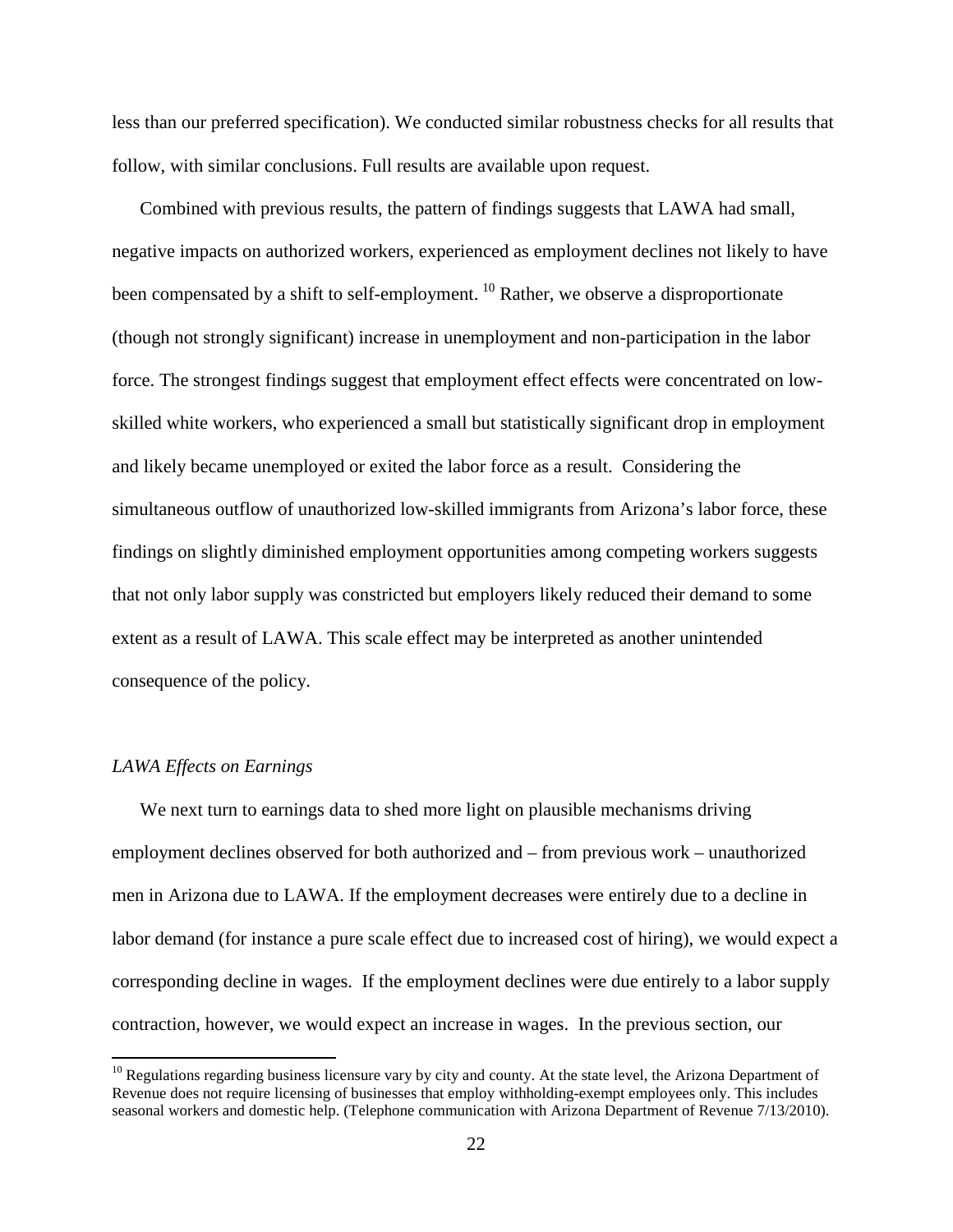estimates suggest that LAWA affected both labor supply and labor demand. Thus the effect on wages is determined by the relative size of these effects, and may increase (if labor supply dominates) or decrease (if labor demand dominates).

Assessing wage outcomes in the manner of this study is challenging. As discussed earlier, the synthetic control requires high frequency data over a long time period and our research question pertains to relatively small demographic groups. Questions on individual earnings are asked in the monthly CPS but only of a subsample too small within which to credibly identify our small population group of interest. Thus we turn to the March CPS sample (the "Annual Social and Economic Supplement"), where a larger number of respondents are asked about earnings over the previous year. And even though this is a quite large sample relative to other months of the survey, it is not sufficient to estimate robust earnings outcomes for enough states to conduct the synthetic control approach on any of our subgroups except non-Hispanic White native-born low-skilled men. Fortunately – likely for similar reasons – this is the subgroup for which we estimated the most strongly significant and consistent results in terms of employment outcomes. Thus, we focus in this section exclusively on the earnings outcomes of non-Hispanic white native-born working age men with a high school education or less.

We utilize both reported earnings in a respondent's current job (the "usual" earnings per week) and reported wage and salary earnings for the full year prior to the survey. In both cases we align the reference period for the earnings question with the pre- and post-LAWA analysis years. Thus we use different samples and different respondents to create the two sets of earnings outcome variables at the state level: 1999-2010 surveys for the "earnings last year" outcomes and 1998-2009 surveys for the "current earnings" outcomes. The "earnings last year" outcomes we calculate at the state-year level reflect earnings of state residents who did not move between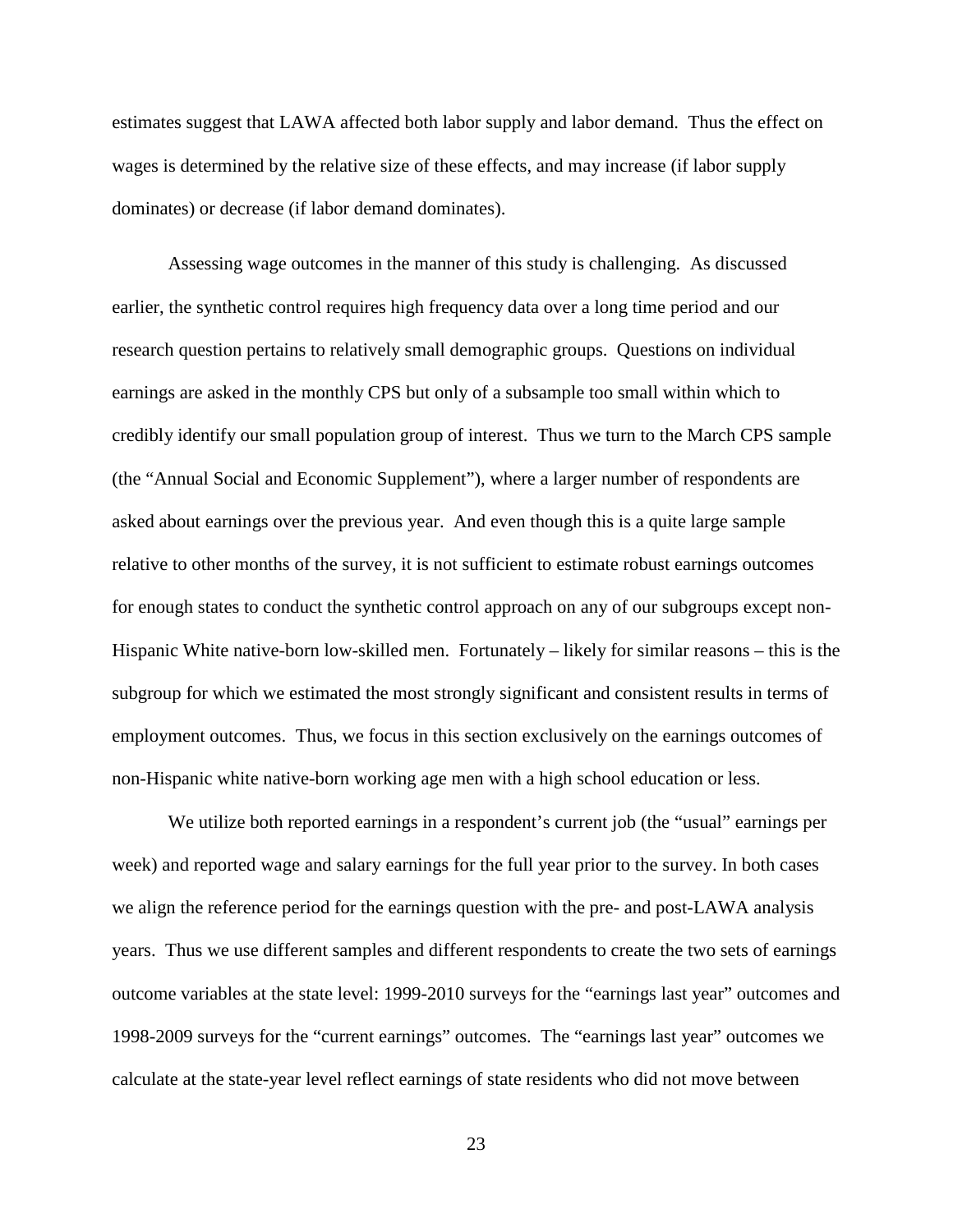surveys. Though we expect low-skilled white male migration rates to be quite low, as they typically are compared to other groups, a strong selectivity in the flow could bias our results but the direction is a priori unclear. A negatively selected outflow (for example those leaving because they earn low wages or are unemployed) may lead to an overestimate in the DD framework, whereas a positively selected outflow (for example high ability workers leaving for better opportunities) may lead to an understatement of LAWA's true effect.

Table 3 presents synthetic control estimates for a number of earnings-related outcomes for white low-skilled men in Arizona following LAWA. We find consistent evidence that earnings increased in Arizona following LAWA relative to comparison states. Average weekly earnings for low-skilled white men fell in 2008 and 2009 in both Arizona and the synthetic control states but declined relatively less in Arizona, by about \$150. Median earnings, not surprisingly, changed relatively less, about \$116 higher in Arizona relative to the synthetic control following LAWA. Both results are in the tails of the placebo distribution and are statistically significant beyond the 10 percent level.

Higher relative wages in Arizona following LAWA for low-skilled native-born white men are estimated regardless of which set of survey questions are utilized. Effects on average weekly earnings measured over the entire year are slightly smaller, possibly reflecting job loss, job change, or migration during the full year. On an annual basis, earnings in Arizona for this subgroup were \$5500 higher on average – and \$1400 higher at the median – following LAWA than in the synthetic control. All estimates are in the tails of the placebo distribution among donor pool states, but results pertaining to mean earnings are more strongly outliers. Also, hourly earnings are relatively higher by about \$2 in Arizona following LAWA (Figures 8 and 9).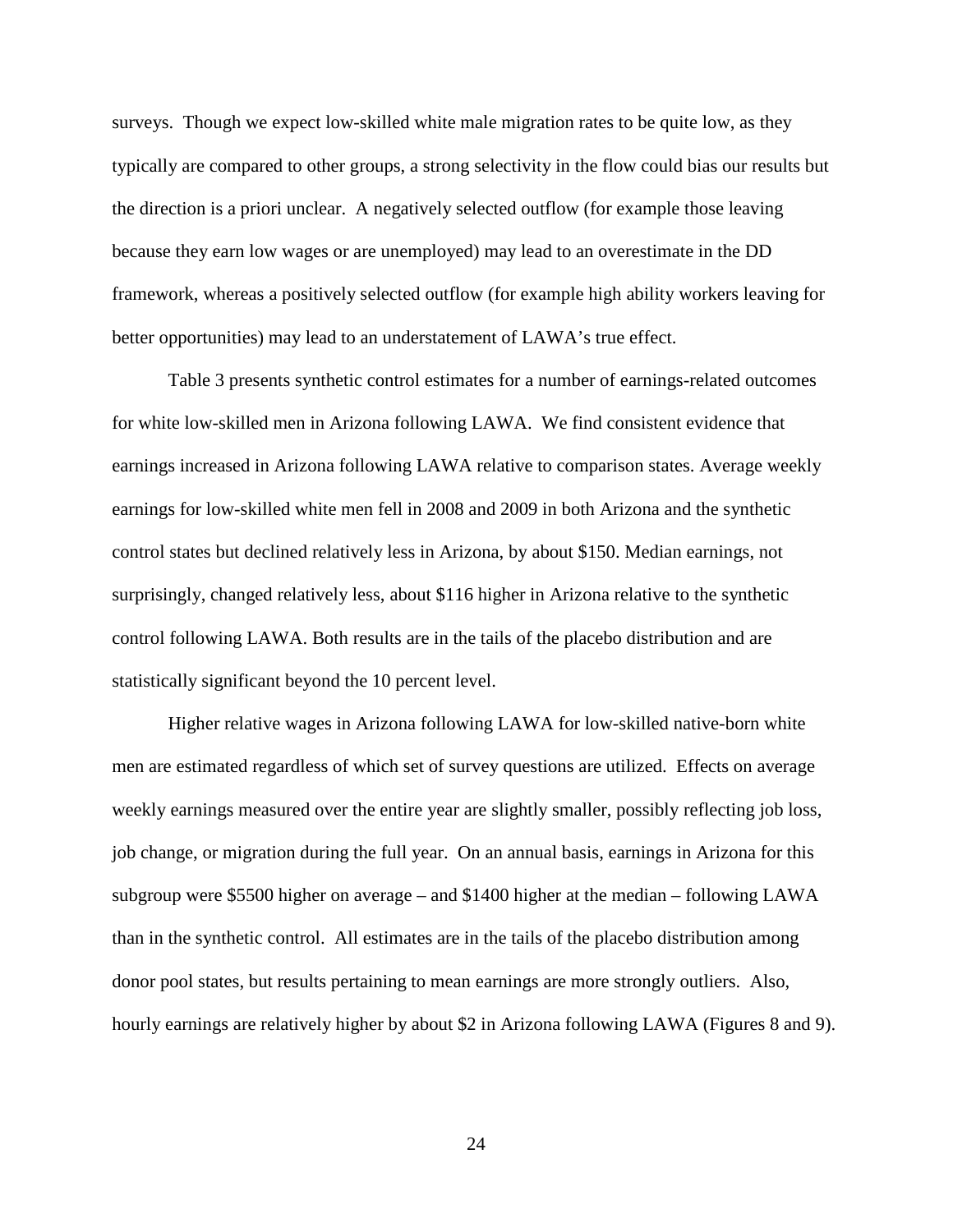This last result on hourly wages affirms that it was not simply an adjustment in hours worked that generated earnings changes at the weekly or annual level.

The evident increase in wages for low-skilled native-born white men following LAWA, coupled with their falling employment rate, suggests that the constriction in labor supply of lowskilled workers overall dominated the reduction in labor demand for the same workers. LAWA appears to have improved the outcomes for low-skilled white men who were employed in the policy's aftermath, though fewer evidently found employment. Future research may shed light on additional mechanisms generating these outcomes, and the extent to which it is unique to Arizona in this time period. For example, there is a high degree of segregation in the sector of employment between low-skilled workers according to legal status. The extent to which an outflow of unauthorized workers may have induced legal workers to shift sectors in order to find employment and evidently higher relative wages (and the role the recession may have also played in doing so) plays a role in generating the effects we estimate here.

In addition, because data do not permit assessment of wages among competing groups of Hispanic workers, we are limited in the ability to draw strong conclusions about the likelihood employers engage in statistical discrimination as a result of LAWA. We find patterns of restricted employment opportunities (though imprecise) among Hispanic naturalized low-skilled men, perhaps the most likely to be impacted by statistical discrimination. Lacking better data on changes in earnings, however, it is impossible to discern whether or how much labor supply and demand shocks generated these patterns.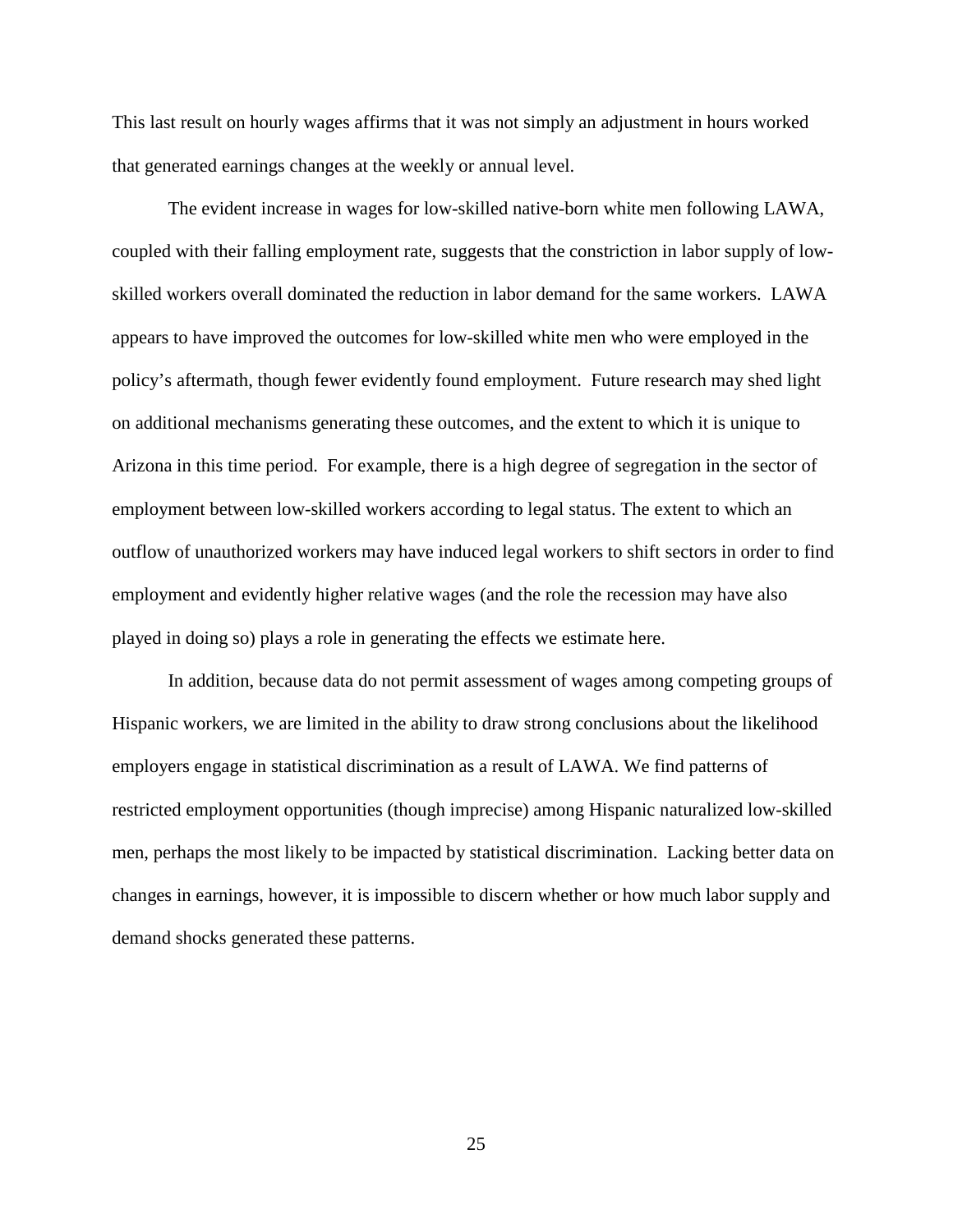#### **6. Conclusions**

Using the synthetic control approach for assessing the impact of a single policy change in single area, we estimate the impact of the Legal Arizona Workers Act of 2007 on labor market outcomes for legal workers in Arizona. Evidence to-date implies that LAWA was largely successful in meeting its goal of deterring unauthorized immigration to the state and preventing employment of unauthorized workers. In previous work, we estimated a roughly 17 percent decline in unauthorized population of the state and an 11 percentage point decline in formal employment both suggesting worsening labor market conditions for unauthorized due to LAWA. However, we also identified a shift towards informal employment, as measured by the 8 point increase in self-employment among unauthorized workers due to LAWA, hinting at one unintended consequence of the policy. In this paper we examine outcomes for workers likely to compete with – or substitute for – unauthorized immigrants. We find, in sum, no evidence that LAWA improved the likelihood of employment for low-skilled legal workers. In fact, we find some evidence of the opposite, which may be viewed as an additional unintended consequence of the policy.

Specifically, we find restricted employment opportunities – though much smaller than among unauthorized workers and non-existent for some demographic subgroups. We find the strongest pattern of evidence towards slightly lower employment levels but higher earnings among competing low-skilled white men. These findings suggest that, in addition to the constriction in labor supply of low-skilled men, LAWA also induced a labor demand downward adjustment, or scale effect.

In particular, we find that low-skilled native born white men in Arizona faced a lower employment rate on the order of 4 percentage points due to LAWA. Their unemployment rate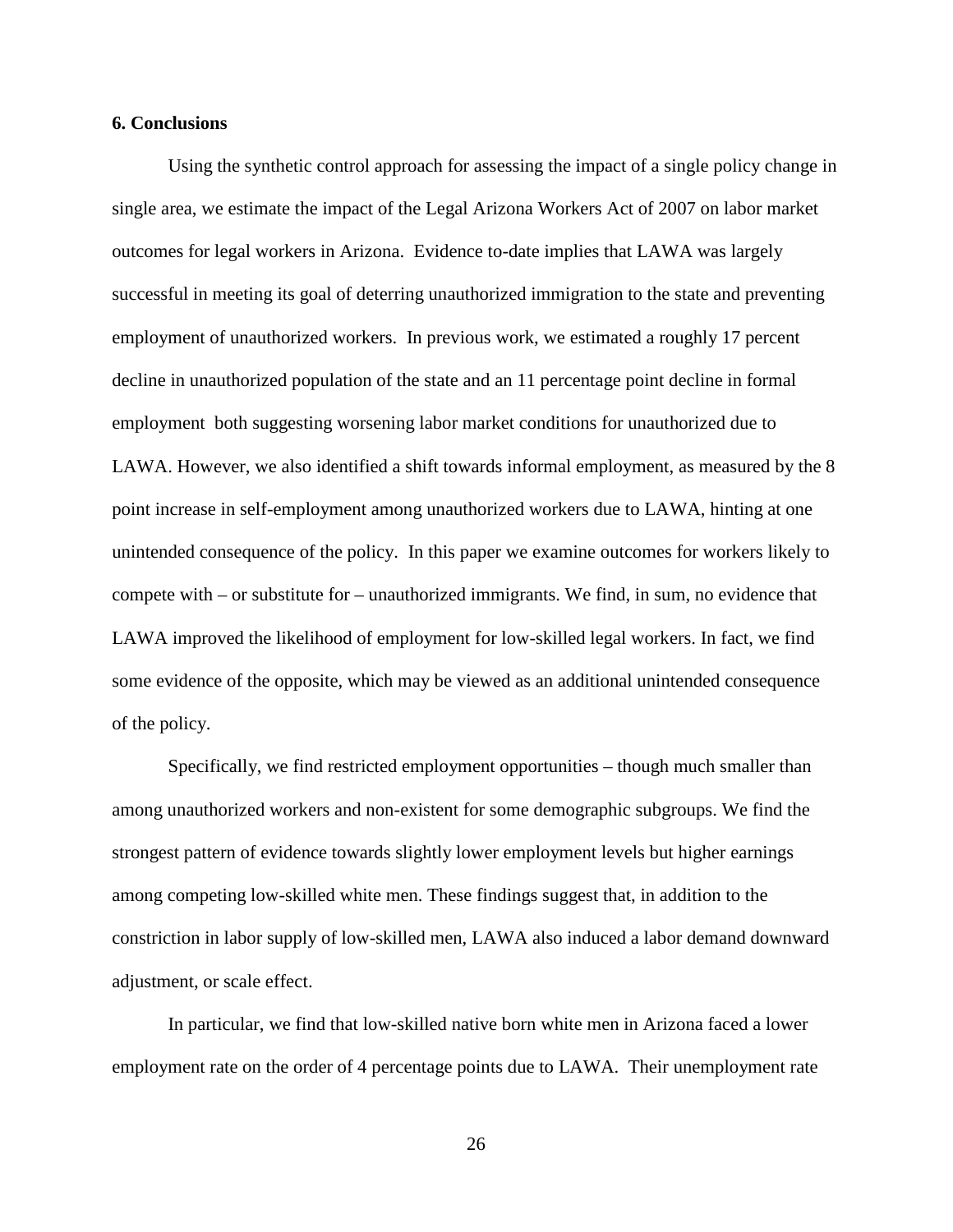increased by 2 points and the share who are out of the labor force increased as well, but these last two effects cannot be reliably attributed to LAWA. The earnings of this group, among those who were employed, increased as well – indicating the shock to labor supply among low-skilled workers overall was larger than the decrease in labor demand.

Although Arizona's E-Verify mandate achieved its goal of deterring unauthorized immigration and employment, it also generated unintended consequences on the labor market. In addition to constricting employment among unauthorized immigrants, LAWA also reduced employment opportunities among some low-skilled legal workers. Though these negative employment effects are very small in magnitude, they are ostensibly the opposite of hoped-for effects among some supporters of the law. However, the largest group of low-skilled authorized men in Arizona, non-Hispanic whites, earned higher wages on average, as well. Impacts on other, smaller, groups of low-skilled authorized workers remain unknown and are worthy of further study.

Policymakers should weigh this mixed set of impacts when considering E-Verify mandates. Since LAWA, a number of states have instituted mandates of varying degree. As more places institute similar policies, the labor market mechanisms and impacts of E-Verify policy may change. In Arizona, LAWA's impacts appear to have been dominated by a reduction in labor supply, a decline in unauthorized workers who left for or chose other states over Arizona. As more states introduce E-Verify, however, fewer migration alternatives exist and the less likely we are to observe sizeable labor supply reductions. Hypothetically a federal E-Verify mandate, such as those included in previous reform proposals in the U.S. Congress, would clamp down on this mechanism even further.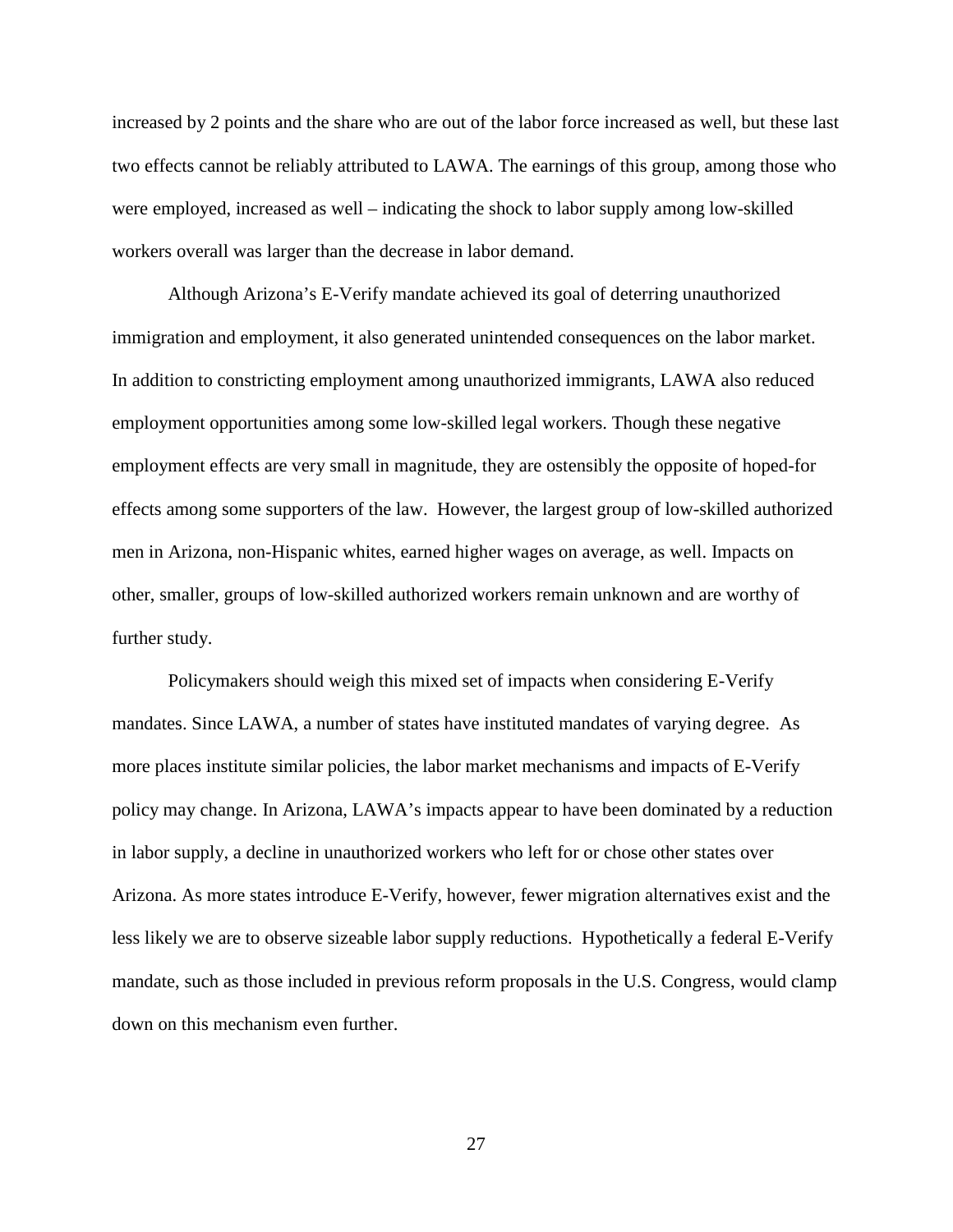The extent to which E-Verify impacts the scale of business, which reinforced downward pressure on employment in Arizona, may depend on the degree of enforcement. This may vary over time, if employers learn enforcement is lax, and may vary across places. States that have implemented mandates vary substantially in the degree of enforcement they have set forth. In addition, current policies contain a variety of loopholes, such as the independent contractor loophole in LAWA, which we found to have significant impacts on labor market adjustments. Thus, it is important to use caution when generalizing impacts of LAWA to broader policy debates.

However, there are lessons to be learned from a single state's experience. While LAWA appears to have achieved its goal of reducing the presence and employment of unauthorized immigrants in the state, no evidence suggests that it improved the likelihood of employment for competing workers. While some legal workers earned relatively higher wages as a result, fewer found employment in the state following LAWA.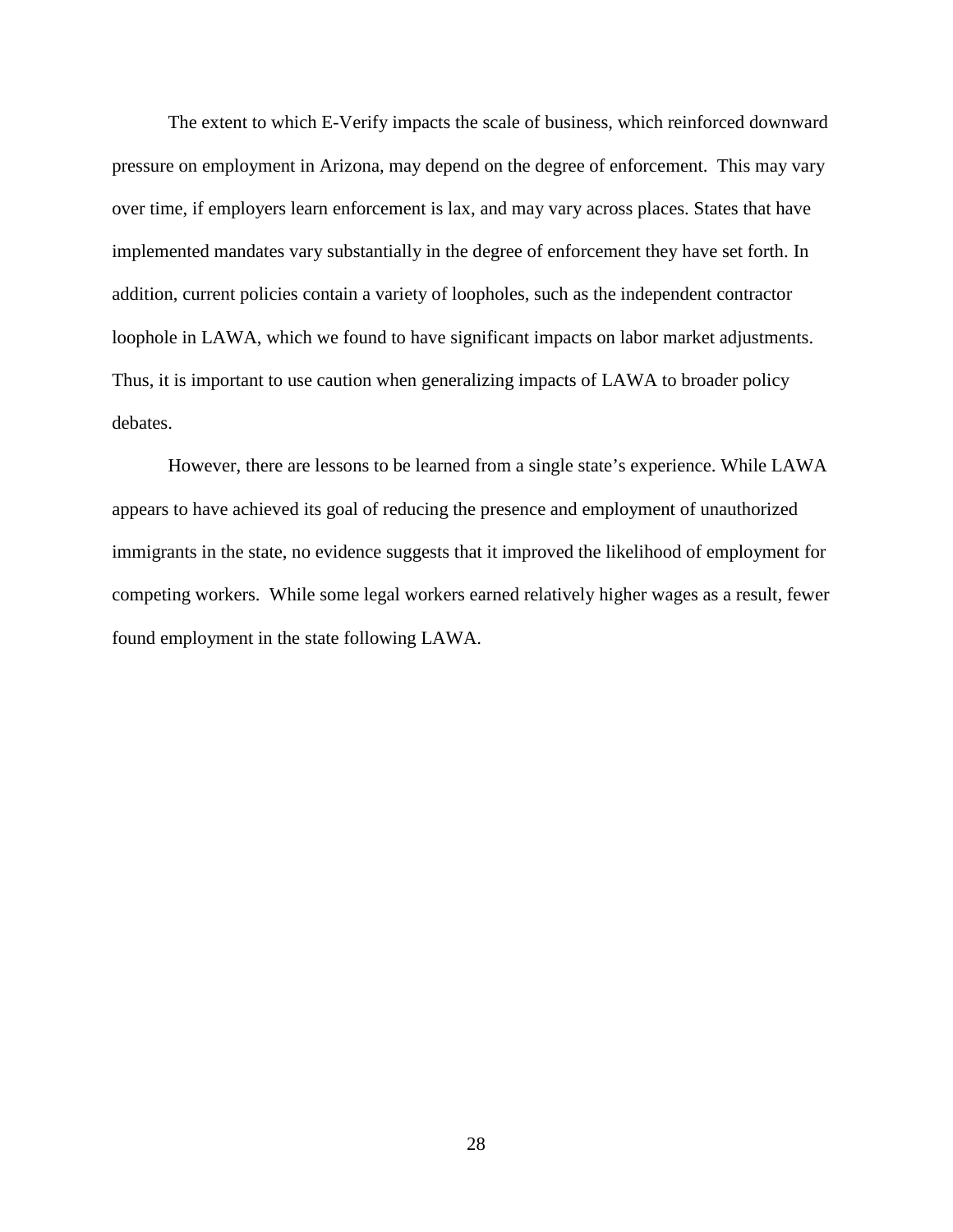## **References**

Abadie, Alberto; Diamond, Alexis and Jens Hainmueller (2010). "Synthetic Control Methods for Comparative Case Studies: Estimating the Effect of California's Tobacco Control Program," *Journal of the American Statistical Association*, 105(490): 493-505.

Arizona Attorney General (2010). Website: Arizona Employers Enrolled in E-Verify, http://www.azag.gov/LegalAZWorkersAct/EVerifyList.html, accessed March 2010.

Bansak, Cynthia and Steven Raphael (2001) "Immigration Reform and the Earnings of Latino Workers: Do Employer Sanctions Cause Discrimination?" *Industrial & Labor Relations Review*, 54(2): 275-295.

Bohn, Sarah and Magnus Lofstrom (2013). "Employment Effects of State Legislation", in David Card and Steven Raphael (eds.) Immigration, Poverty, and Socioeconomic Inequality, Russell Sage, pp. 282-314.

Bohn, Sarah, Magnus Lofstrom and Steven Raphael (2014). "Did the 2007 Legal Arizona Workers Act Reduce the State's Unauthorized Immigrant Population?" *Review of Economics and Statistics* 96(2): 258-269*.*

Buchmueller, Thomas C, DiNardo, John and Robert G. Valleta (2009). "The Effect of An Employer Health Insurance Mandate on Health Insurance Coverage and the Demand for Labor: Evidence from Hawaii," Federal Reserve Bank of San Francisco Working Paper #2009-08.

Congressional Budget Office (2008). Memo from Director Orzag to Committee on the Judiciary dated April 4, 2008.

De Soto, Hernando (1989). The Other Path. New York: Harper & Row Publishers

Good, Michael (2013). Do immigrant outflows lead to native inflows? An empirical analysis of the migratory responses to US state immigration legislation. Applied Economics 45:4275-97.

Hoefer, Michael, Nancy Rytina, and Bryan Baker (2010). Estimates of the Unauthorized Immigrant Population Residing in the United States: January 2009. Washington DC, Department of Homeland Security Office of Immigration Statistics.

Lofstrom, Magnus, Laura Hill and Joe Hayes (2013). "Wage and Mobility Effects of Legalization: Evidence from the New Immigrant Survey", *Journal of Regional Science*, 2013, 53:1, pp.171-197.

Los Angeles Times (April 19,2010). Arizona has rarely invoked its last tough immigration law, by Nicole Santa Cruz.

National Conference of State Legislatures (2006-2010). 2006-2010 State Legislation Related to Immigratns: Enacted and Vetoed. Washington DC.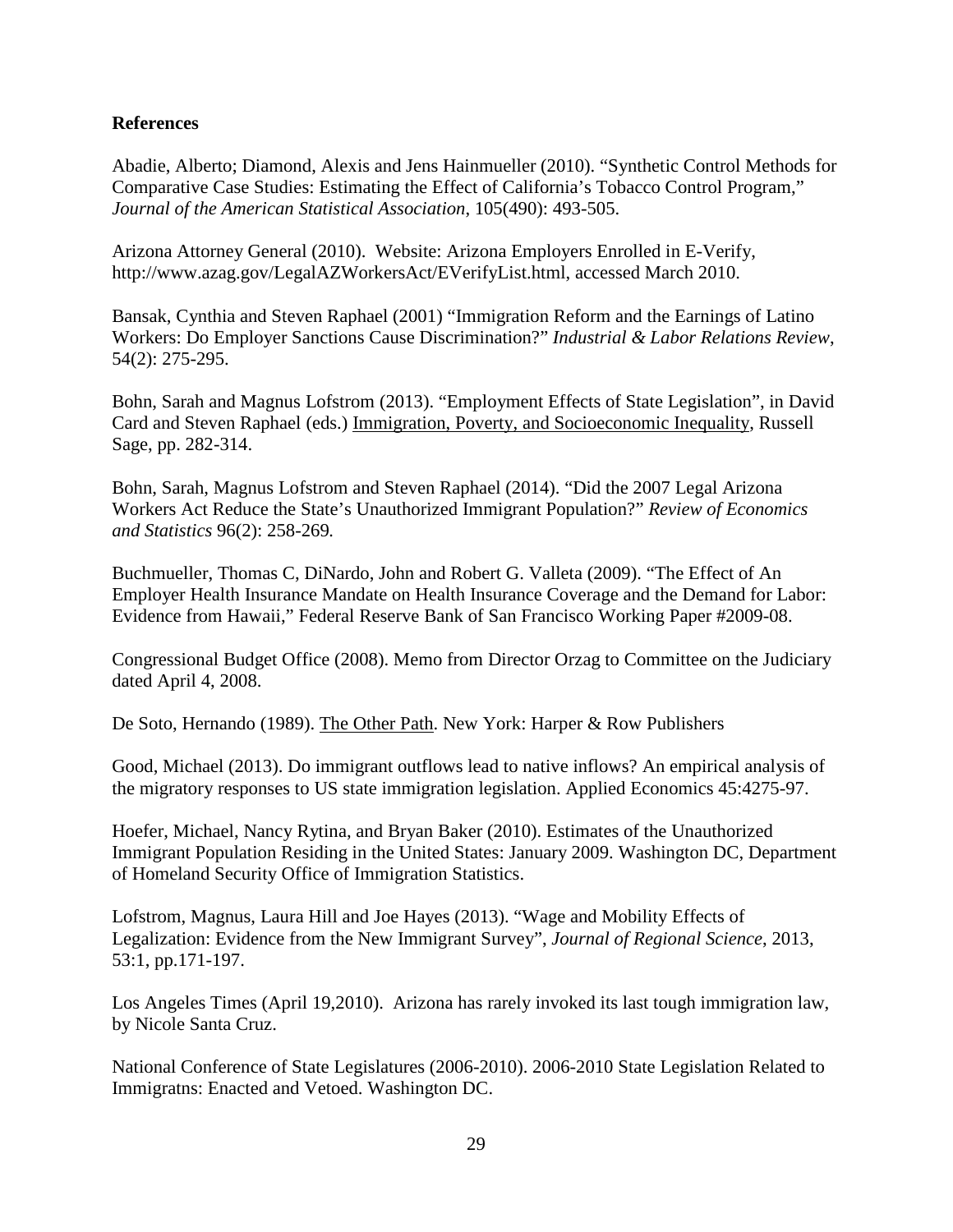Office of Immigration Statistics (2010). "2009 Yearbook of Immigration Statistics", Department of Homeland Security.

Passel, Jeffrey, D'Vera Cohn and Ana Gonzalez-Barrera (2013). Population Decline of Unauthorized Immigrants Stalls, May Have Reversed. Washington DC, Pew Hispanic Center.

Passel, Jeffrey and D'Vera Cohn (2009a). A Portrait of Unauthorized Immigrants in the United States. Washington DC, Pew Hispanic Center.

Passel, Jeffrey and D'Vera Cohn (2009b). Mexican Immigrants: How Many Come? How Many leave? Washington DC, Pew Hispanic Center.

Rosenblum, M. (2009). The Basics of E-Verify, the US Employer Verification System. Washington DC, Migration Policy Institute.

Stark, Oded and Marcin Jakubek (2012). Employer sanctions and the welfare of native workers. Economics Letters 117:533-6.

Westat (2007) Findings of the Web Basic Pilot Evaluation. Rockville, MD.

Westat (2009). Findings of the E-Verify Program Evaluation. Rockville, MD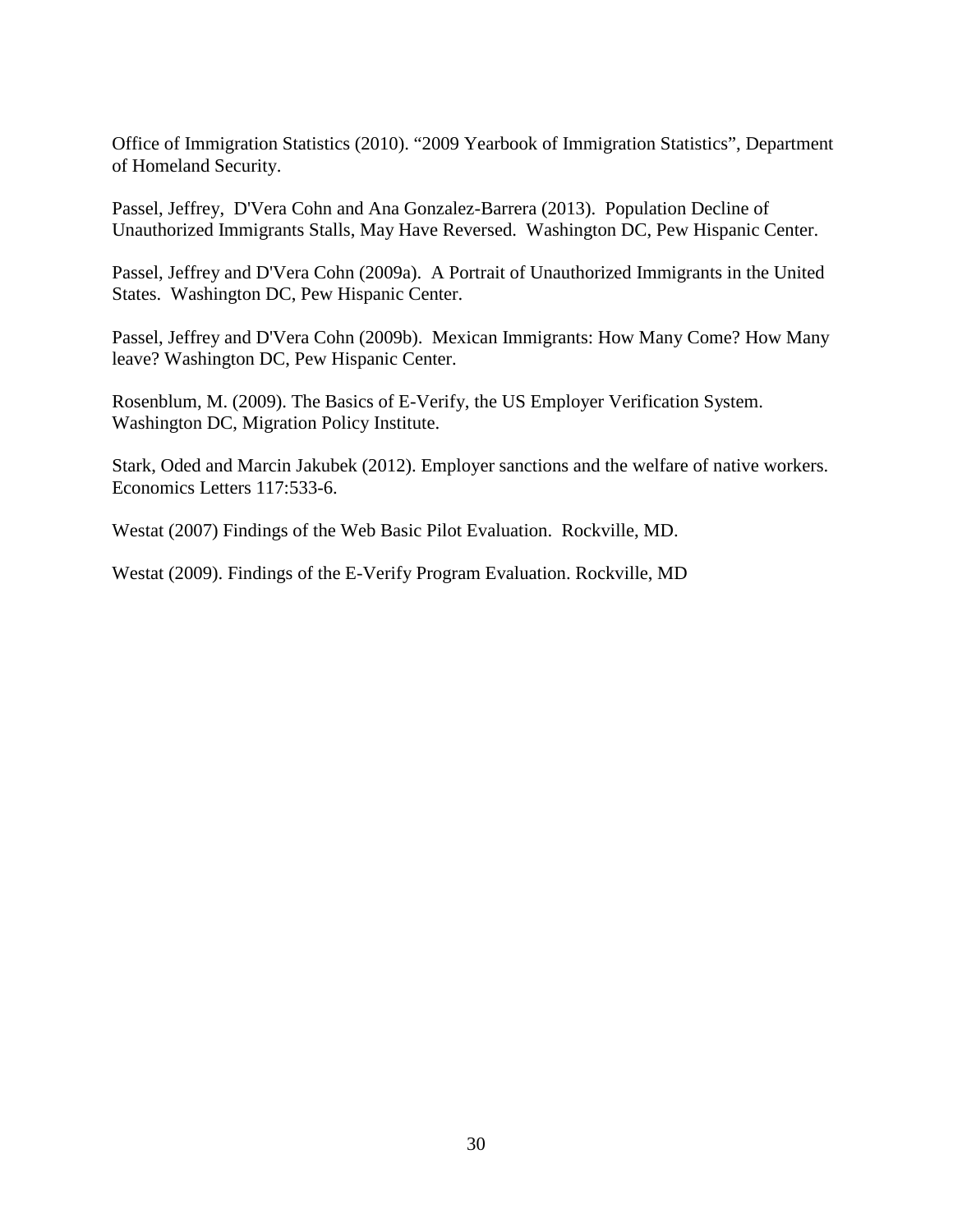

**Figure 1: Annual Employment Growth in Arizona and Bordering States, 1999-2009**

SOURCE: Author's calculations from the 1998-2009 Quarterly Census of Employment and Wages (QCEW)



**Figure 2: Annual Employment Growth in Construction in Arizona and Bordering States, 1999-2009**

SOURCE: Author's calculations from the 1998-2009 Quarterly Census of Employment and Wages (QCEW)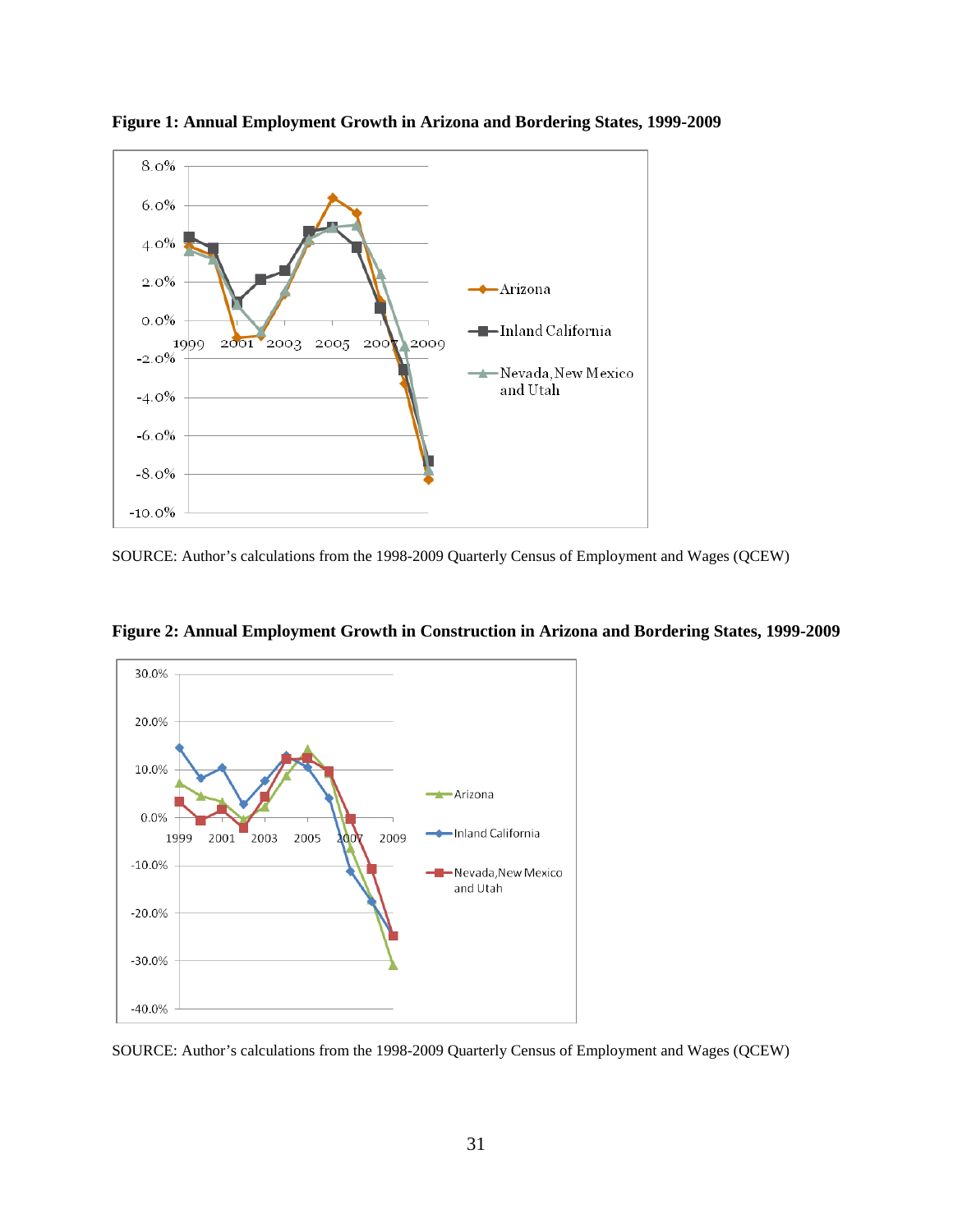**Figure 3. Employment Rates for Low-Skilled Working-Age Authorized Men in Arizona, 1998-2009**



SOURCE: Author's calculations from the 1998-2009 monthly CPS

## **Figure 4. Employment Rates for White Native-born Working-Age Men with High School or Less, Arizona and Synthetic Arizona, 1998-2009**



SOURCE: Author's calculations from the 1998-2009 monthly CPS

NOTE: Synthetic Arizona consists of the following states (with weights in parentheses): Alaska (0.32), Illinois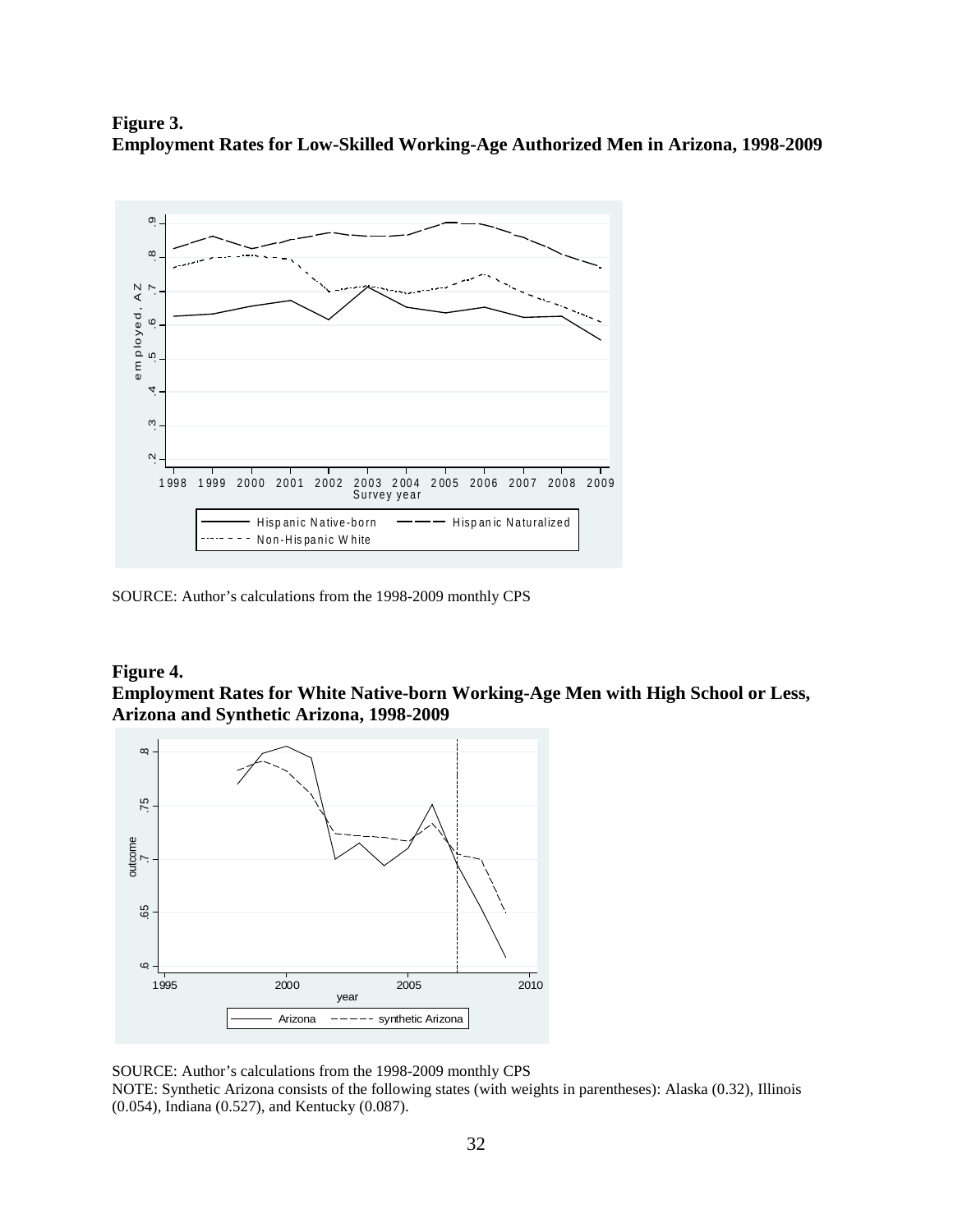**Figure 5. Difference in Employment Rates Relative to the Synthetic Control Group, White Native-born Working-Age Men with High School or Less, All States (Arizona Displayed with Thick Black Line)**



SOURCE: Author's calculations from the 1998-2009 monthly CPS

## **Figure 6. Unemployment Rates for White Native-born Working-Age Men with High School or Less, Arizona and Synthetic Arizona, 1998-2009**



SOURCE: Author's calculations from the 1998-2009 monthly CPS NOTE: Synthetic Arizona consists of the following states (with weights in parentheses): Idaho (0.362), Iowa (0.385)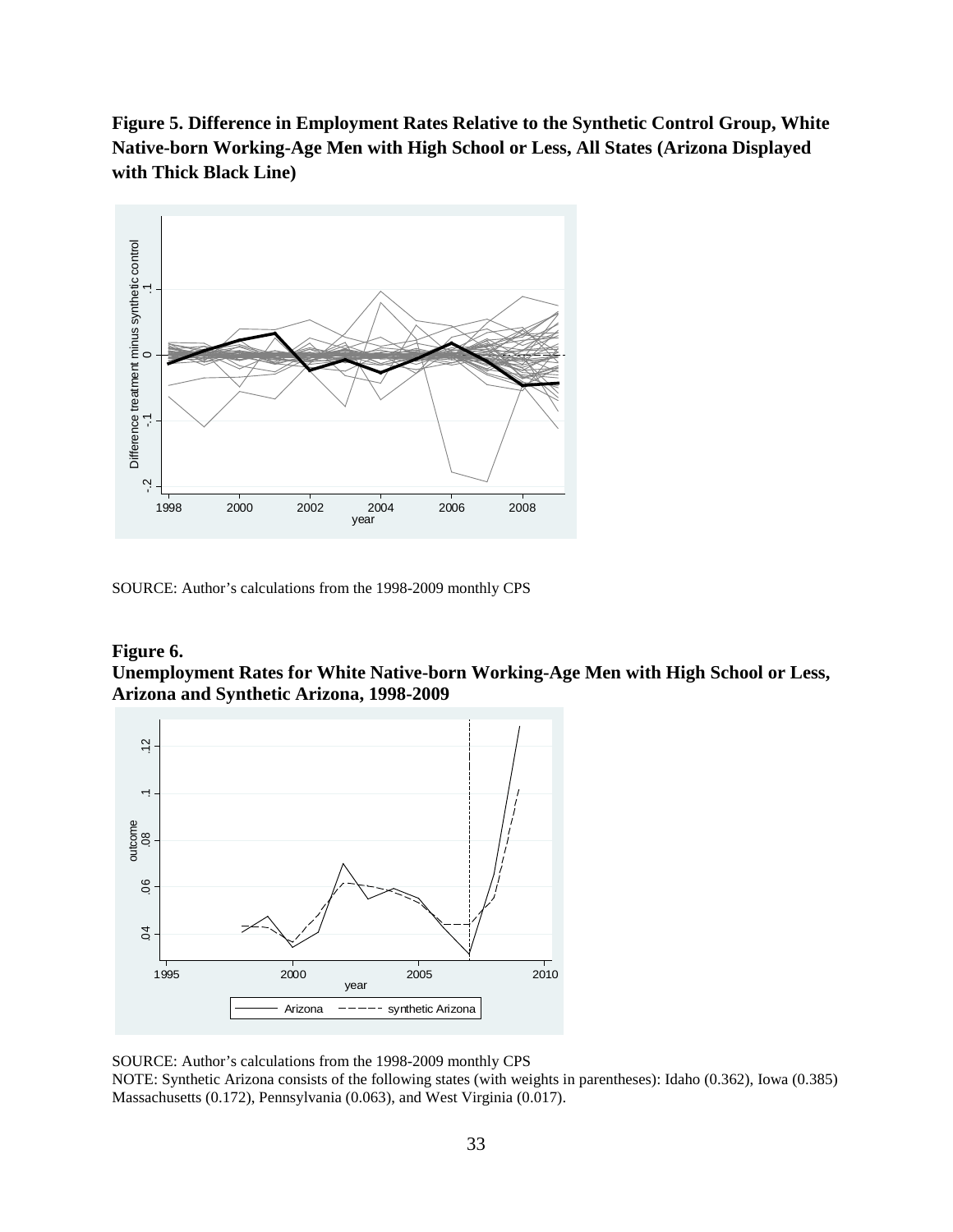**Figure 7. Difference in Unemployment Rates Relative to the Synthetic Control Group, White Native-born Working-Age Men with High School or Less, All States (Arizona Displayed with Thick Black Line).**



SOURCE: Author's calculations from the 1998-2009 monthly CPS

#### **Figure 8.**

**Average Hourly Earnings for White Native-born Working-Age Men with High School or Less, Arizona and Synthetic Arizona, 1998-2009**



SOURCE: Author's calculations from the 1999-2010 March CPS

Notes: Hourly earnings calculated for all employed persons using data on last year's earnings weeks worked, and hours, in 1999 dollars. The x-axis above shows the reference period, rather than survey year. Synthetic Arizona consists of the following states (with weights in parentheses): Arkansas (0.257), Delaware (0.056), Hawaii (0.077),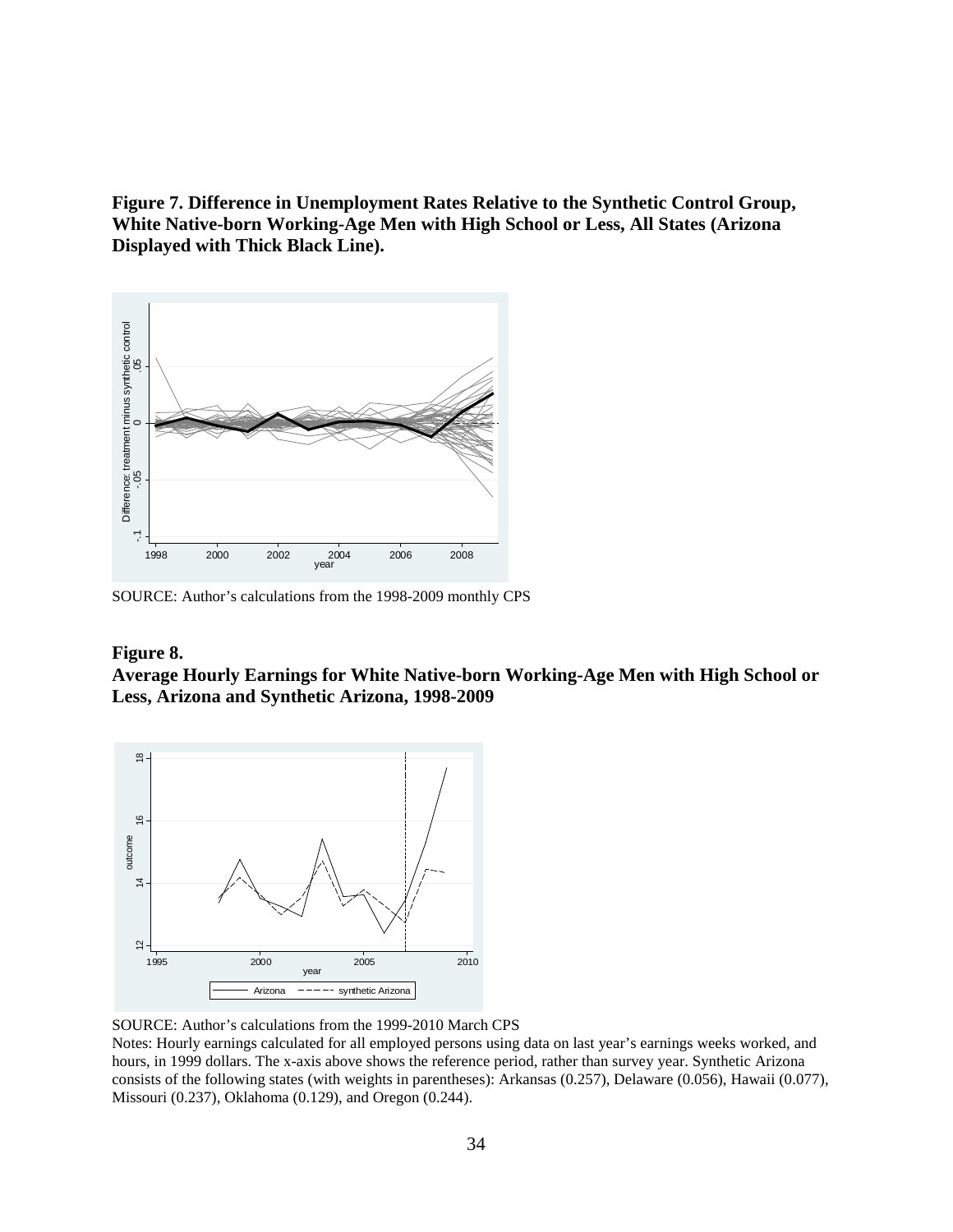**Figure 9.**

**Difference in Average Hourly Earnings Relative to the Synthetic Control Group, White Native-born Working-Age Men with High School or Less, All States (Arizona Displayed with Thick Black Line).**

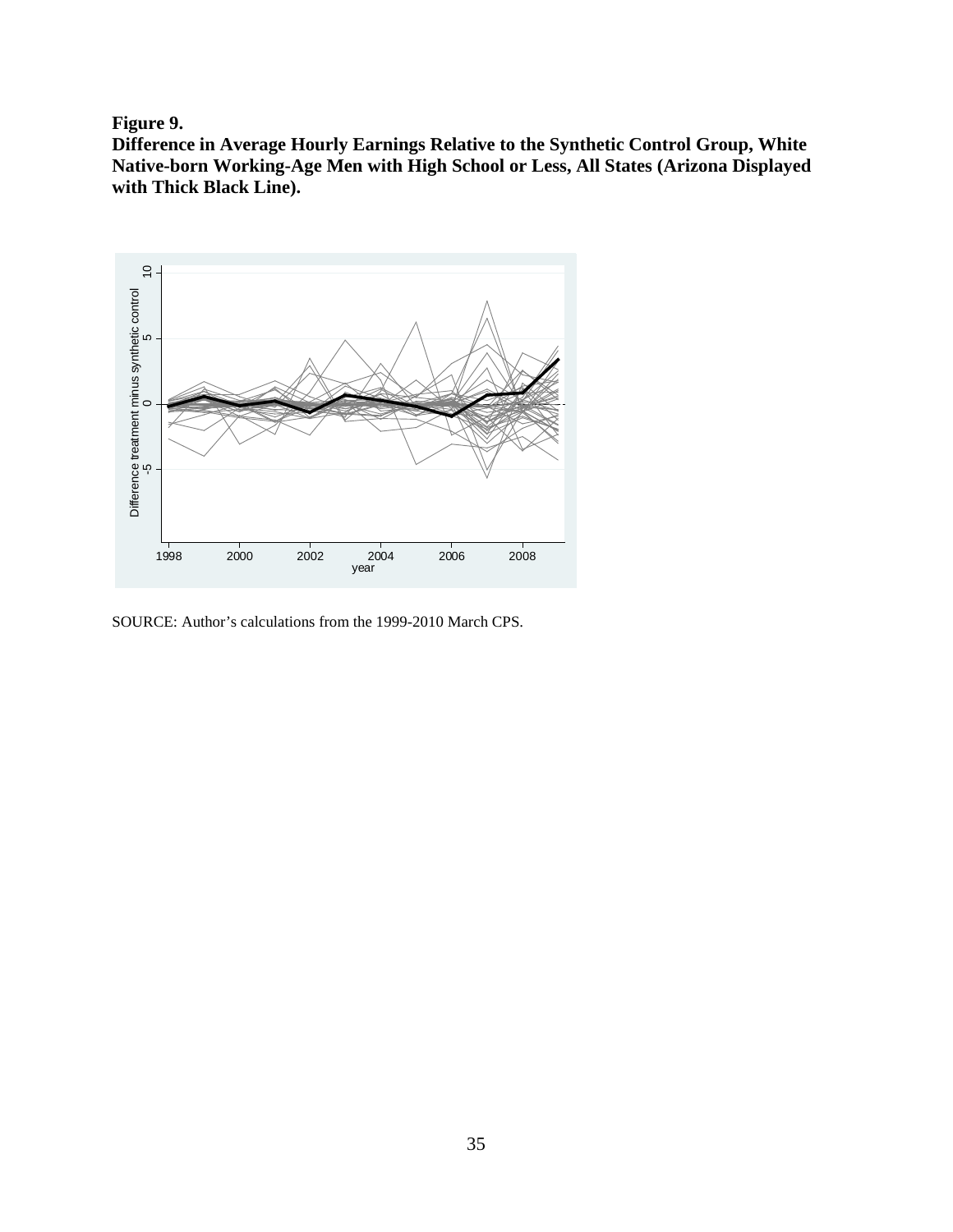# **Table 1. Descriptive Statistics, Low-skilled Working-Age Men, 1998-2009**

|                          | Arizona               |                         |                         | <b>Donor Pool States</b> |                         |                         |
|--------------------------|-----------------------|-------------------------|-------------------------|--------------------------|-------------------------|-------------------------|
|                          | White native-<br>born | Hispanic<br>native-born | Hispanic<br>naturalized | White<br>native-born     | Hispanic<br>native-born | Hispanic<br>naturalized |
| Avg Sample size          | 1,475                 | 625                     | 733                     | 3,078                    | 354                     | 452                     |
| Avg Weighted sample size | 355,587               | 151,013                 | 179,238                 | 531,723                  | 72,612                  | 97,776                  |
| Employment rate          | 72%                   | 64%                     | 85%                     | 74%                      | 69%                     | 86%                     |
| Unemployment rate        | 6%                    | 9%                      | 5%                      | 5%                       | 8%                      | 5%                      |
| Share not in labor force | 22%                   | 27%                     | 10%                     | 21%                      | 23%                     | 9%                      |
| Earnings at current job: |                       |                         |                         |                          |                         |                         |
| weekly (mean)            | 569.27                | 451.00                  | 335.79                  | 570.73                   | 485.43                  | 395.85                  |
| weekly (median)          | 498.89                | 407.40                  | 303.46                  | 514.96                   | 459.70                  | 367.54                  |
| Earnings last year:      |                       |                         |                         |                          |                         |                         |
| weekly (mean)            | 580.75                | 592.38                  | 374.66                  | 593.91                   | 471.25                  | 394.76                  |
| weekly (median)          | 488.73                | 396.22                  | 311.95                  | 501.31                   | 405.49                  | 339.37                  |
| annual (mean)            | 28,206.28             | 23,634.19               | 17,800.64               | 27,981.10                | 22,028.12               | 18,347.71               |
| annual (median)          | 23,929.00             | 18,248.88               | 15,973.98               | 24,326.71                | 19,190.93               | 16,172.17               |
| hourly (mean)            | 14.10                 | 15.38                   | 9.47                    | 14.72                    | 11.82                   | 9.85                    |

NOTES: Author's calculations from the 1998-2010 monthly CPS. All but the final five rows utilize 1998-2009 data only. Earnings calculated for employed persons only. Donor pool states include all except those with similar subsequent legislation (Mississippi, Rhode Island, South Carolina, and Utah) and two with missing values for many groups in multiple years (North Dakota and Vermont).